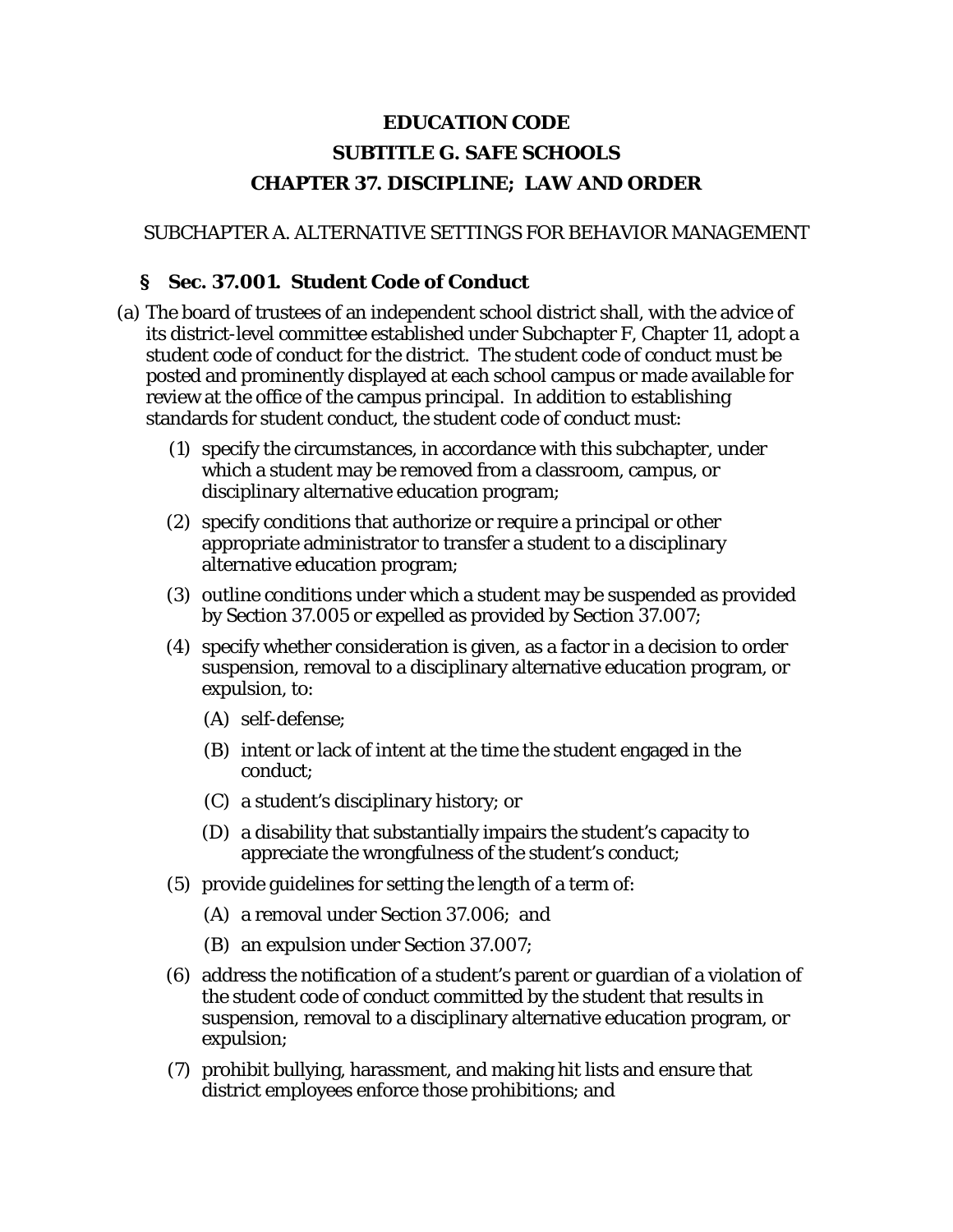- (8) provide, as appropriate for students at each grade level, methods, including options, for:
	- (A) managing students in the classroom and on school grounds;
	- (B) disciplining students; and
	- (C) preventing and intervening in student discipline problems, including bullying, harassment, and making hit lists.
- (b) In this section:
	- (1) "Harassment" means threatening to cause harm or bodily injury to another student, engaging in sexually intimidating conduct, causing physical damage to the property of another student, subjecting another student to physical confinement or restraint, or maliciously taking any action that substantially harms another student's physical or emotional health and safety.
	- (2) "Hit list" means a list of people targeted to be harmed, using:
		- (A) a firearm, as defined by Section 46.01(3), Penal Code;
		- (B) a knife, as defined by Section 46.01(7), Penal Code; or
		- (C) any other object to be used with intent to cause bodily harm.
- (b-1) The methods adopted under Subsection (a)(8) must provide that a student who is enrolled in a special education program under Subchapter A, Chapter 29, may not be disciplined for conduct prohibited in accordance with Subsection (a)(7) until an admission, review, and dismissal committee meeting has been held to review the conduct.
	- (c) Once the student code of conduct is promulgated, any change or amendment must be approved by the board of trustees.
	- (d) Each school year, a school district shall provide parents notice of and information regarding the student code of conduct.
	- (e) Except as provided by Section 37.007(e), this subchapter does not require the student code of conduct to specify a minimum term of a removal under Section 37.006 or an expulsion under Section 37.007.

Added by Acts 1995, 74th Leg., ch. 260, Sec. 1, eff. May 30, 1995. Amended by Acts 1997, 75th Leg., ch. 1015, Sec. 2, eff. June 19, 1997; Acts 2003, 78th Leg., ch. 1055, Sec. 4, 30, eff. June 20, 2003. [Amended by HB 283 and HB 603, 79th Leg., 2005.]

# **§ Sec. 37.002. Removal by Teacher**

- (a) A teacher may send a student to the principal's office to maintain effective discipline in the classroom. The principal shall respond by employing appropriate discipline management techniques consistent with the student code of conduct adopted under Section 37.001.
- (b) A teacher may remove from class a student: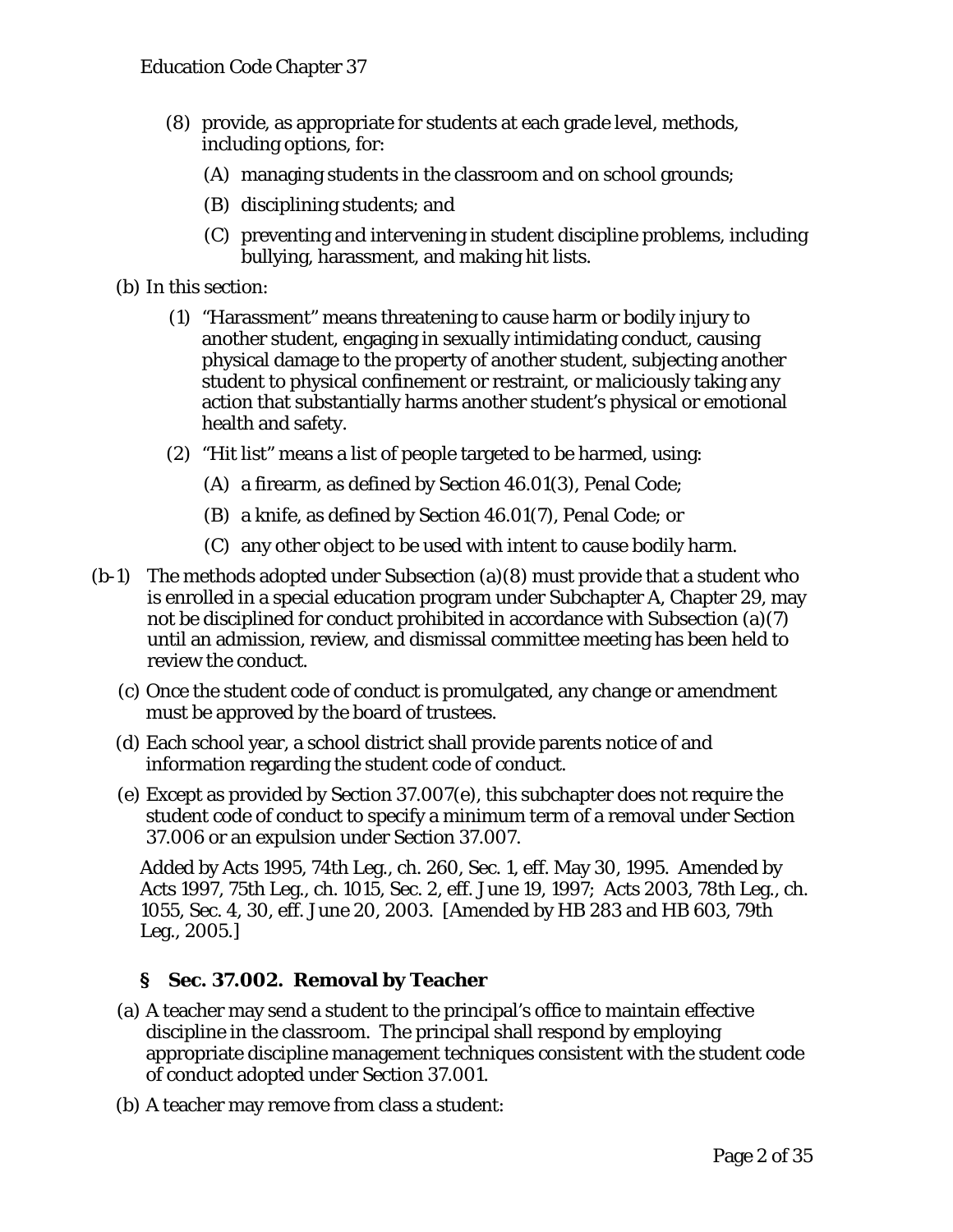- (1) who has been documented by the teacher to repeatedly interfere with the teacher's ability to communicate effectively with the students in the class or with the ability of the student's classmates to learn; or
- (2) whose behavior the teacher determines is so unruly, disruptive, or abusive that it seriously interferes with the teacher's ability to communicate effectively with the students in the class or with the ability of the student's classmates to learn.
- (c) If a teacher removes a student from class under Subsection (b), the principal may place the student into another appropriate classroom, into in-school suspension, or into a disciplinary alternative education program as provided by Section 37.008. The principal may not return the student to that teacher's class without the teacher's consent unless the committee established under Section 37.003 determines that such placement is the best or only alternative available. The terms of the removal may prohibit the student from attending or participating in school-sponsored or school-related activity.
- (d) A teacher shall remove from class and send to the principal for placement in a disciplinary alternative education program or for expulsion, as appropriate, a student who engages in conduct described under Section 37.006 or 37.007. The student may not be returned to that teacher's class without the teacher's consent unless the committee established under Section 37.003 determines that such placement is the best or only alternative available. If the teacher removed the student from class because the student has engaged in the elements of any offense listed in Section 37.006(a)(2)(B) or Section 37.007(a)(2)(A) or (b)(2)(C) against the teacher, the student may not be returned to the teacher's class without the teacher's consent. The teacher may not be coerced to consent.

Added by Acts 1995, 74th Leg., ch. 260, Sec. 1, eff. May 30, 1995. Amended by Acts 2003, 78th Leg., ch. 1055, Sec. 5, eff. June 20, 2003. [Amended by HB 603, 79th Leg., 2005.]

### **§ Sec. 37.0021. Use of Confinement, Restraint, Seclusion, and Time-Out**

- (a) It is the policy of this state to treat with dignity and respect all students, including students with disabilities who receive special education services under Subchapter A, Chapter 29. A student with a disability who receives special education services under Subchapter A, Chapter 29, may not be confined in a locked box, locked closet, or other specially designed locked space as either a discipline management practice or a behavior management technique.
- (b) In this section:
	- (1) "Restraint" means the use of physical force or a mechanical device to significantly restrict the free movement of all or a portion of a student's body.
	- (2) "Seclusion" means a behavior management technique in which a student is confined in a locked box, locked closet, or locked room that: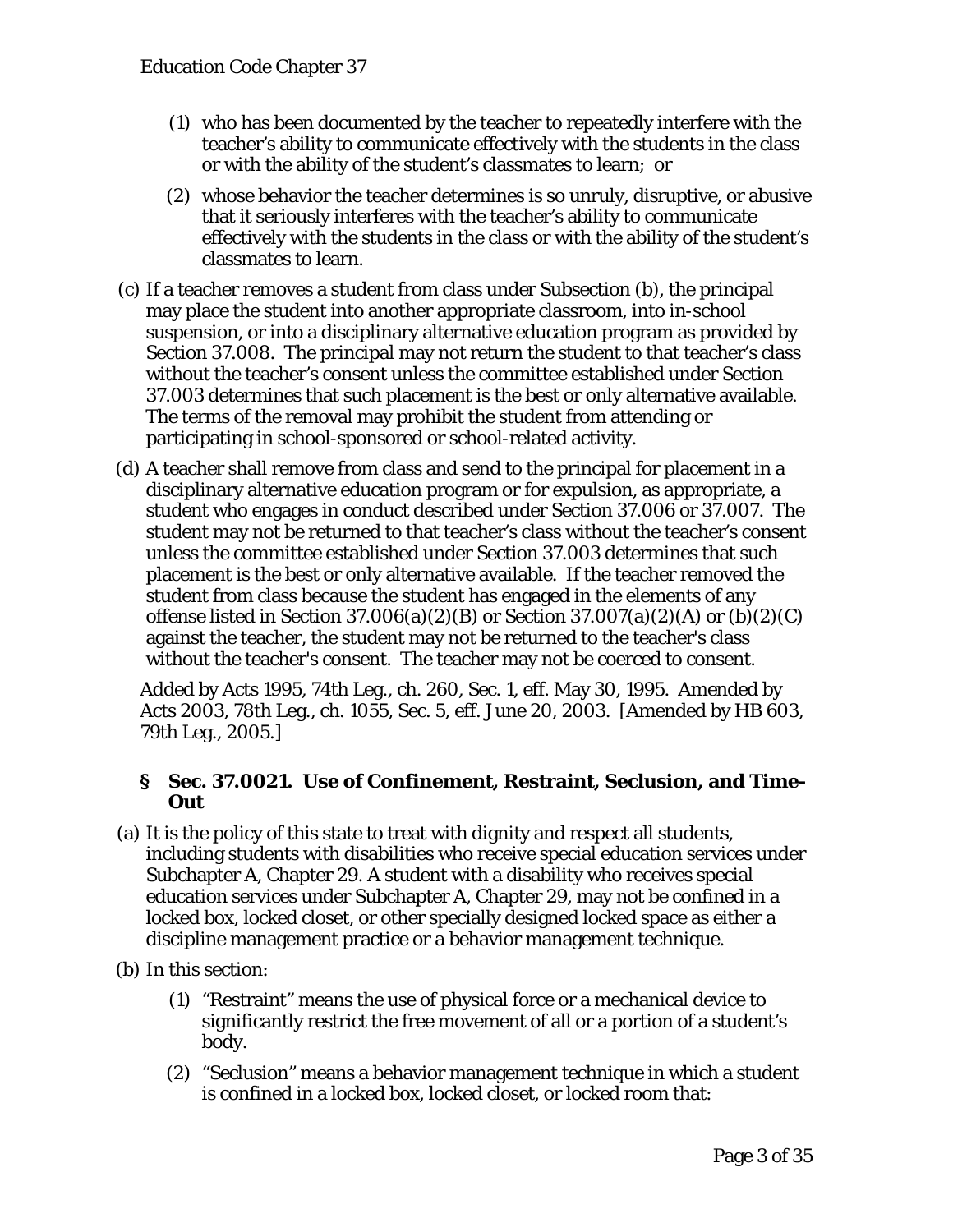- (A) is designed solely to seclude a person; and
- (B) contains less than 50 square feet of space.
- (3) "Time-out" means a behavior management technique in which, to provide a student with an opportunity to regain self-control, the student is separated from other students for a limited period in a setting:
	- (A) that is not locked; and
	- (B) from which the exit is not physically blocked by furniture, a closed door held shut from the outside, or another inanimate object.
- (c) A school district employee or volunteer or an independent contractor of a district may not place a student in seclusion. This subsection does not apply to the use of seclusion in a court-ordered placement, other than a placement in an educational program of a school district, or in a placement or facility to which the following law, rules, or regulations apply:
	- (1) the Children's Health Act of 2000, Pub. L. No. 106-310, any subsequent amendments to that Act, any regulations adopted under that Act, or any subsequent amendments to those regulations;
	- (2) 40 T.A.C. Sections 720.1001-720.1013; or
	- (3) 25 T.A.C. Section 412.308(e).
- (d) The commissioner by rule shall adopt procedures for the use of restraint and time-out by a school district employee or volunteer or an independent contractor of a district in the case of a student with a disability receiving special education services under Subchapter A, Chapter 29. A procedure adopted under this subsection must:
	- (1) be consistent with:
		- (A) professionally accepted practices and standards of student discipline and techniques for behavior management; and
		- (B) relevant health and safety standards; and
	- (2) identify any discipline management practice or behavior management technique that requires a district employee or volunteer or an independent contractor of a district to be trained before using that practice or technique.
- (e) In the case of a conflict between a rule adopted under Subsection (d) and a rule adopted under Subchapter A, Chapter 29, the rule adopted under Subsection (d) controls.
- (f) For purposes of this subsection, "weapon" includes any weapon described under Section 37.007(a)(1). This section does not prevent a student's locked, unattended confinement in an emergency situation while awaiting the arrival of law enforcement personnel if:
	- (1) the student possesses a weapon; and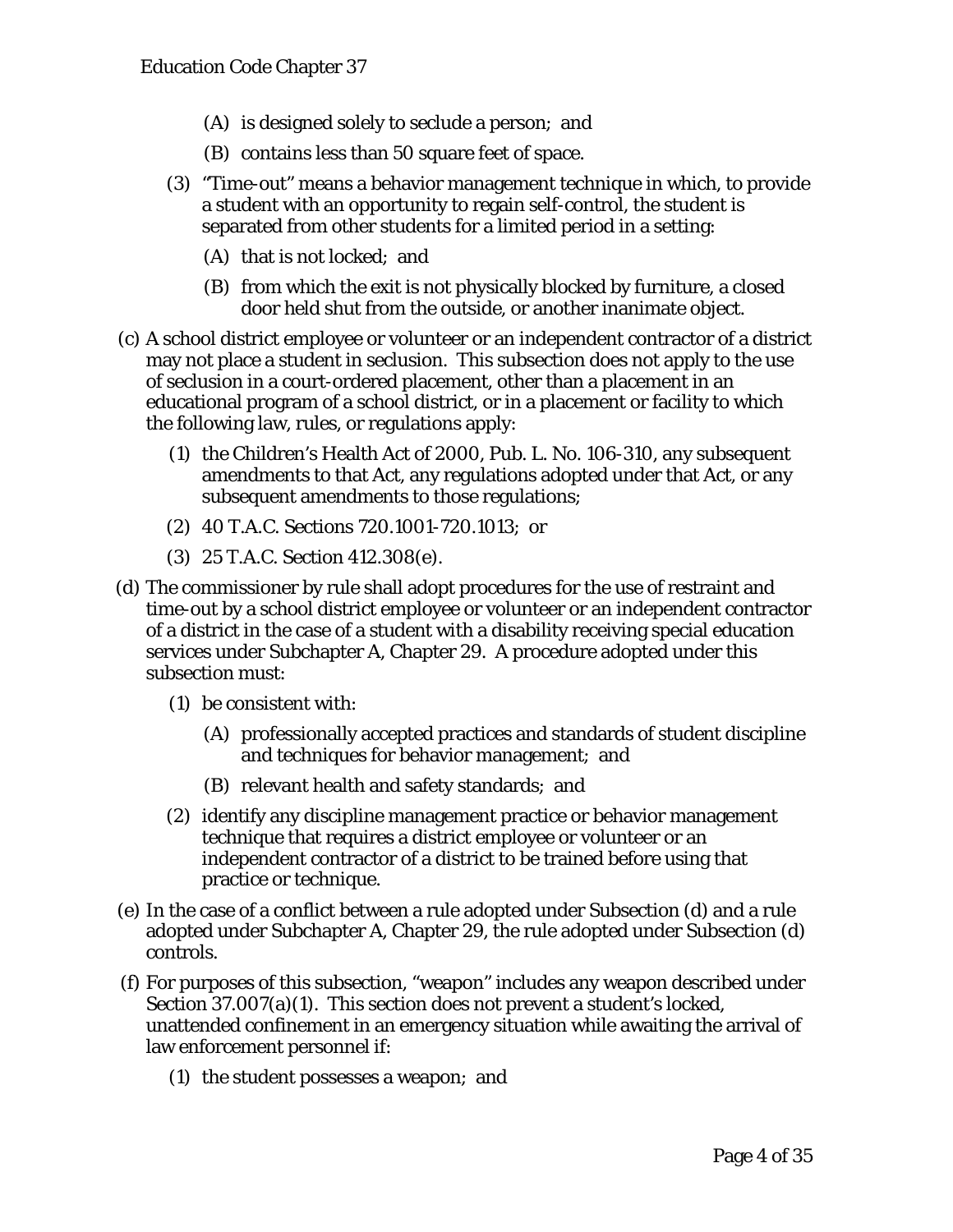- (2) the confinement is necessary to prevent the student from causing bodily harm to the student or another person.
- (g) This section and any rules or procedures adopted under this section do not apply to:
	- (1) a peace officer while performing law enforcement duties;
	- (2) juvenile probation, detention, or corrections personnel; or
	- (3) an educational services provider with whom a student is placed by a judicial authority, unless the services are provided in an educational program of a school district.

Added by Acts 2001, 77th Leg., ch. 212, Sec. 1, eff. Sept. 1, 2001. Amended by Acts 2003, 78th Leg., ch. 1055, Sec. 6, eff. June 20, 2003.

# **§ Sec. 37.003. Placement Review Committee**

- (a) Each school shall establish a three-member committee to determine placement of a student when a teacher refuses the return of a student to the teacher's class and make recommendations to the district regarding readmission of expelled students. Members shall be appointed as follows:
	- (1) the campus faculty shall choose two teachers to serve as members and one teacher to serve as an alternate member; and
	- (2) the principal shall choose one member from the professional staff of a campus.
- (b) The teacher refusing to readmit the student may not serve on the committee.
- (c) The committee's placement determination regarding a student with a disability who receives special education services under Subchapter A, Chapter 29, is subject to the requirements of the Individuals with Disabilities Education Act (20 U.S.C. Section 1400 et seq.) and federal regulations, state statutes, and agency requirements necessary to carry out federal law or regulations or state law relating to special education.

Added by Acts 1995, 74th Leg., ch. 260, Sec. 1, eff. May 30, 1995. Amended by Acts 2003, 78th Leg., ch. 1055, Sec. 7, eff. June 20, 2003.

# **§ Sec. 37.004. Placement of Students with Disabilities**

- (a) The placement of a student with a disability who receives special education services may be made only by a duly constituted admission, review, and dismissal committee.
- (b) Any disciplinary action regarding a student with a disability who receives special education services that would constitute a change in placement under federal law may be taken only after the student's admission, review, and dismissal committee conducts a manifestation determination review under 20 U.S.C. Section 1415(k)(4) and its subsequent amendments. Any disciplinary action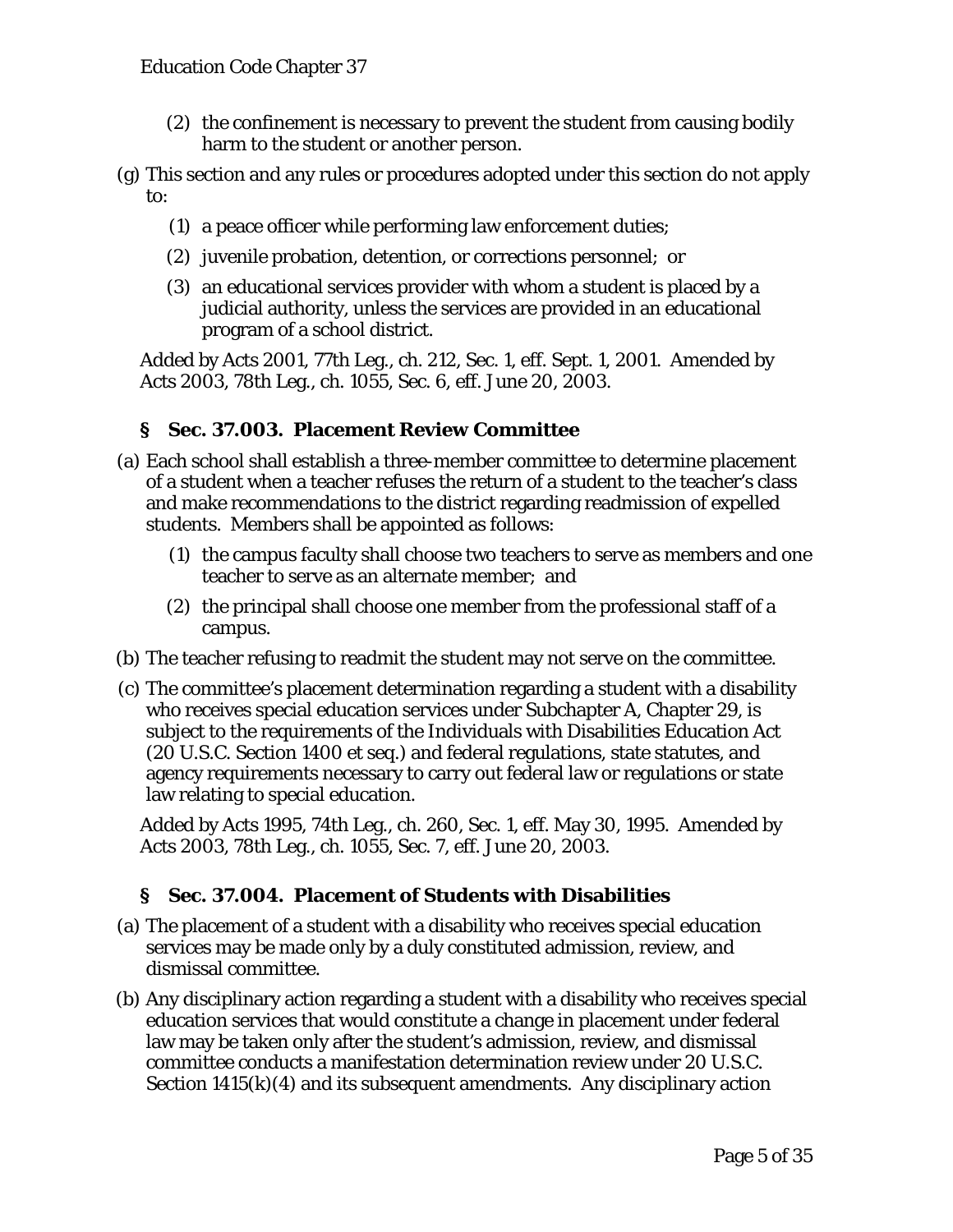#### Education Code Chapter 37

regarding the student shall be determined in accordance with federal law and regulations, including laws or regulations requiring the provision of:

- (1) functional behavioral assessments;
- (2) positive behavioral interventions, strategies, and supports;
- (3) behavioral intervention plans; and
- (4) the manifestation determination review.
- (c) A student with a disability who receives special education services may not be placed in alternative education programs solely for educational purposes.
- (d) A teacher in an alternative education program under Section 37.008 who has a special education assignment must hold an appropriate certificate or permit for that assignment.

Text of subsection (e) effective until September 1, 2005

- (e) Notwithstanding any other provision of this subchapter, in a county with a juvenile justice alternative education program established under Section 37.011, the expulsion under a provision of Section 37.007 described by this subsection of a student with a disability who receives special education services must occur in accordance with this subsection and Subsection (f). The school district from which the student was expelled shall, in accordance with applicable federal law, provide the administrator of the juvenile justice alternative education program or the administrator's designee with reasonable notice of the meeting of the student's admission, review, and dismissal committee to discuss the student's expulsion. A representative of the juvenile justice alternative education program may participate in the meeting to the extent that the meeting relates to the student's placement in the program. This subsection applies only to an expulsion under:
	- (1) Section 37.007(b), (c), or (f); or
	- (2) Section 37.007(d) as a result of conduct that contains the elements of any offense listed in Section 37.007(b)(3) against any employee or volunteer in retaliation for or as a result of the person's employment or association with a school district.

Text of subsection (f) effective until September 1, 2005

(f) If, after placement of a student in a juvenile justice alternative education program under Subsection (e), the administrator of the program or the administrator's designee has concerns that the student's educational or behavioral needs cannot be met in the program, the administrator or designee shall immediately provide written notice of those concerns to the school district from which the student was expelled. The student's admission, review, and dismissal committee shall meet to reconsider the placement of the student in the program. The district shall, in accordance with applicable federal law, provide the administrator or designee with reasonable notice of the meeting, and a representative of the program may participate in the meeting to the extent that the meeting relates to the student's continued placement in the program.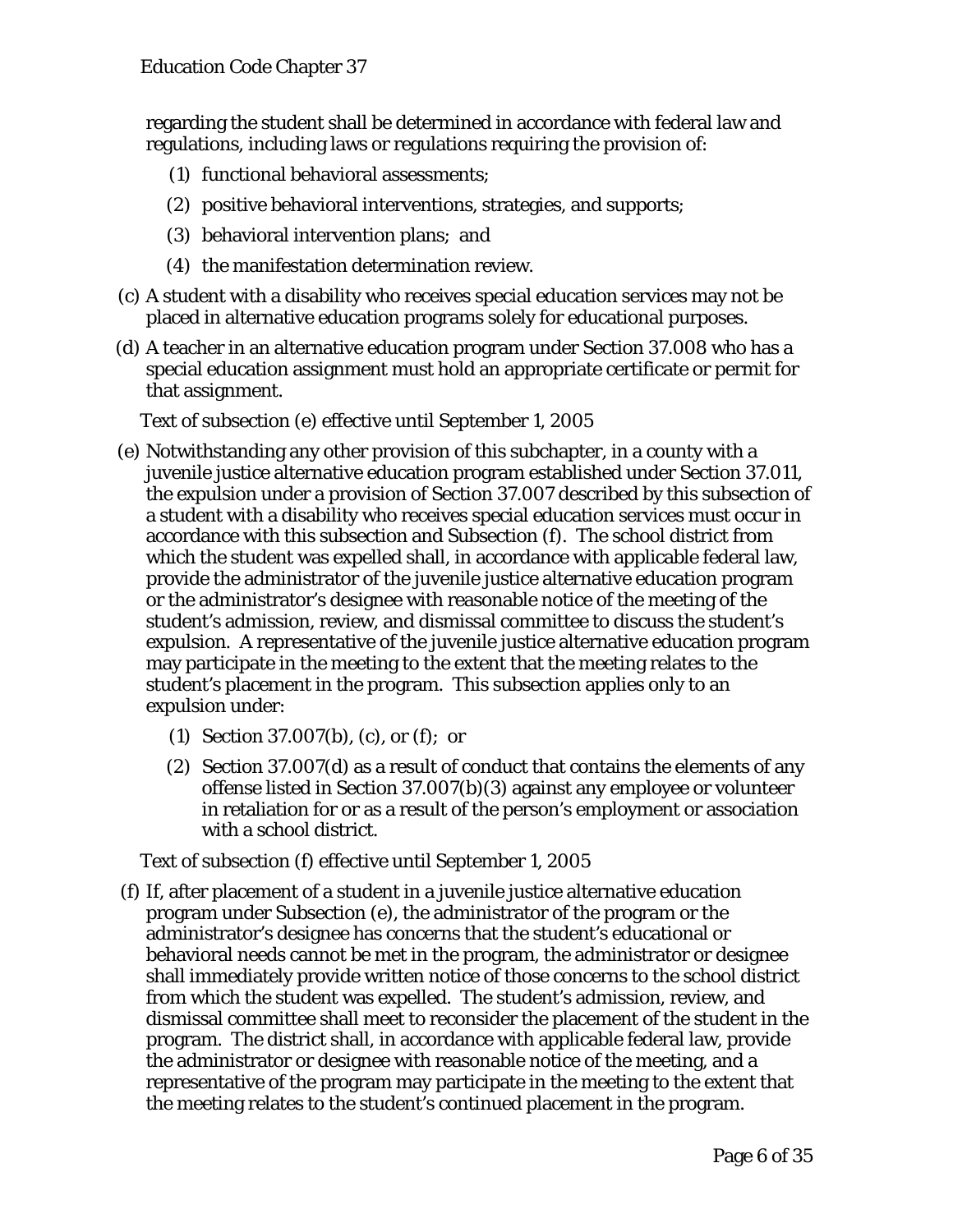Text of subsection (g) effective until September 1, 2005

(g) Subsections (e) and (f) and this subsection expire September 1, 2005.

Added by Acts 1995, 74th Leg., ch. 260, Sec. 1, eff. May 30, 1995. Amended by Acts 2001, 77th Leg., ch. 767, Sec. 6, eff. June 13, 2001; Acts 2001, 77th Leg., ch. 1225, Sec. 1, eff. June 15, 2001; Acts 2003, 78th Leg., ch. 435, Sec. 1, eff. June 20, 2003; Acts 2003, 78th Leg., ch. 1276, Sec. 6.006, eff. Sept. 1, 2003.

### **§ Sec. 37.005. Suspension**

- (a) The principal or other appropriate administrator may suspend a student who engages in conduct identified in the student code of conduct adopted under Section 37.001 as conduct for which a student may be suspended.
- (b) A suspension under this section may not exceed three school days.

Added by Acts 1995, 74th Leg., ch. 260, Sec. 1, eff. May 30, 1995. Amended by Acts 2003, 78th Leg., ch. 1055, Sec. 8, eff. June 20, 2003.

#### **§ Sec. 37.0051. Placement of Students Committing Sexual Assault Against Another Student**

- (a) As provided by Section 25.0341(b)(2), a student shall be removed from class and placed in a disciplinary alternative education program under Section 37.008 or a juvenile justice alternative education program under Section 37.011.
- (b) A limitation imposed by this subchapter on the length of a placement in a disciplinary alternative education program or a juvenile justice alternative education program does not apply to a placement under this section.

# **§ Sec. 37.006. Removal for Certain Conduct**

- (a) A student shall be removed from class and placed in a disciplinary alternative education program as provided by Section 37.008 if the student:
	- (1) engages in conduct involving a public school that contains the elements of the offense of false alarm or report under Section 42.06, Penal Code, or terroristic threat under Section 22.07, Penal Code; or
	- (2) commits the following on or within 300 feet of school property, as measured from any point on the school's real property boundary line, or while attending a school-sponsored or school-related activity on or off of school property:
		- (A) engages in conduct punishable as a felony;
		- (B) engages in conduct that contains the elements of the offense of assault under Section 22.01(a)(1), Penal Code;
		- (C) sells, gives, or delivers to another person or possesses or uses or is under the influence of: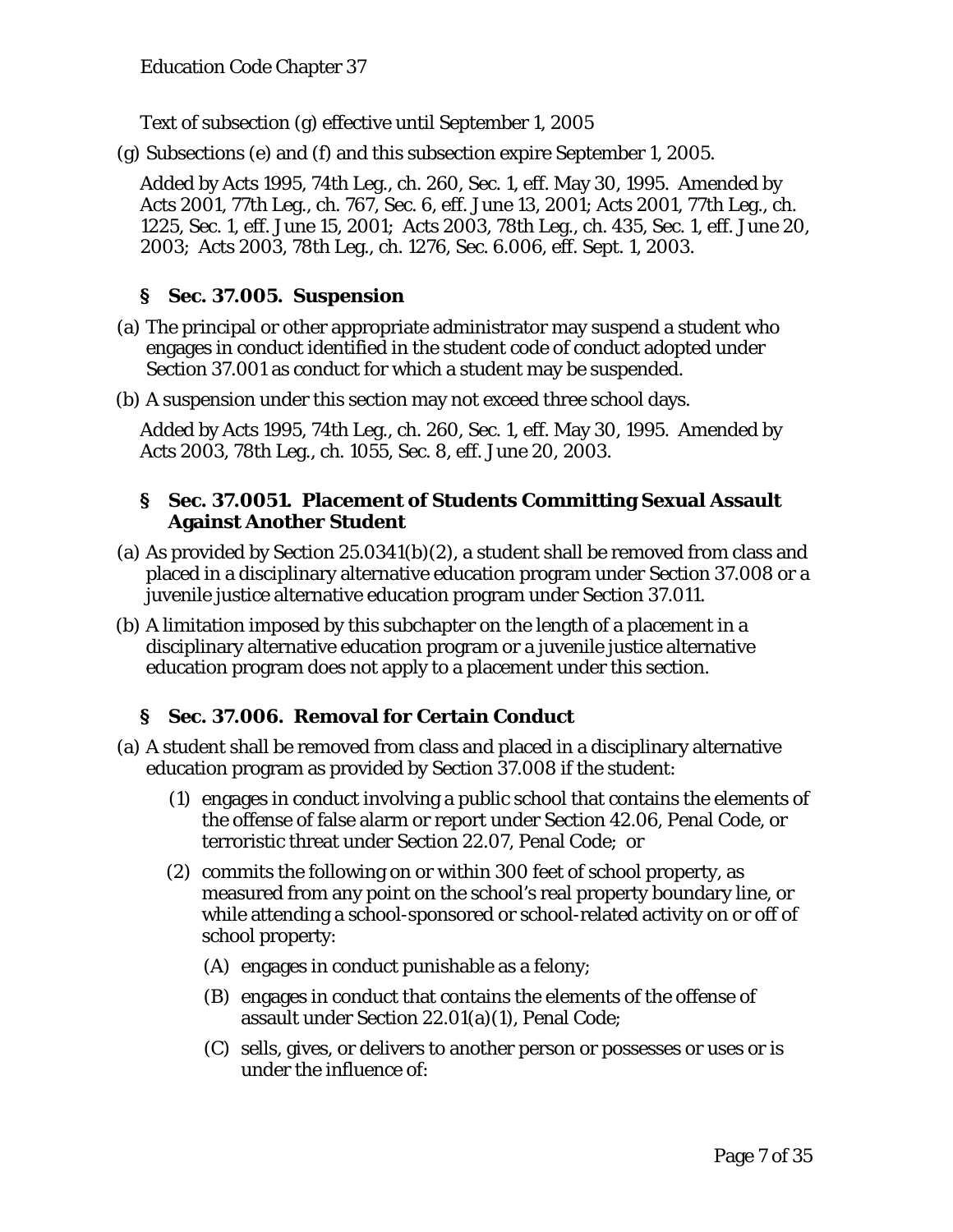- (i) marihuana or a controlled substance, as defined by Chapter 481, Health and Safety Code, or by 21 U.S.C. Section 801 et seq.; or
- (ii) a dangerous drug, as defined by Chapter 483, Health and Safety Code;
- (D) sells, gives, or delivers to another person an alcoholic beverage, as defined by Section 1.04, Alcoholic Beverage Code, commits a serious act or offense while under the influence of alcohol, or possesses, uses, or is under the influence of an alcoholic beverage;
- (E) engages in conduct that contains the elements of an offense relating to an abusable volatile chemical under Sections 485.031 through 485.034, Health and Safety Code; or
- (F) engages in conduct that contains the elements of the offense of public lewdness under Section 21.07, Penal Code, or indecent exposure under Section 21.08, Penal Code.
- (b) Except as provided by Section 37.007(d), a student shall be removed from class and placed in a disciplinary alternative education program under Section 37.008 if the student engages in conduct on or off of school property that contains the elements of the offense of retaliation under Section 36.06, Penal Code, against any school employee.
- (c) In addition to Subsections (a) and (b), a student shall be removed from class and placed in a disciplinary alternative education program under Section 37.008 based on conduct occurring off campus and while the student is not in attendance at a school-sponsored or school-related activity if:
	- (1) the student receives deferred prosecution under Section 53.03, Family Code, for conduct defined as a felony offense in Title 5, Penal Code;
	- (2) a court or jury finds that the student has engaged in delinquent conduct under Section 54.03, Family Code, for conduct defined as a felony offense in Title 5, Penal Code; or
	- (3) the superintendent or the superintendent's designee has a reasonable belief that the student has engaged in a conduct defined as a felony offense in Title 5, Penal Code.
- (d) In addition to Subsections (a), (b), and (c), a student may be removed from class and placed in a disciplinary alternative education program under Section 37.008 based on conduct occurring off campus and while the student is not in attendance at a school-sponsored or school-related activity if:
	- (1) the superintendent or the superintendent's designee has a reasonable belief that the student has engaged in conduct defined as a felony offense other than those defined in Title 5, Penal Code; and
	- (2) the continued presence of the student in the regular classroom threatens the safety of other students or teachers or will be detrimental to the educational process.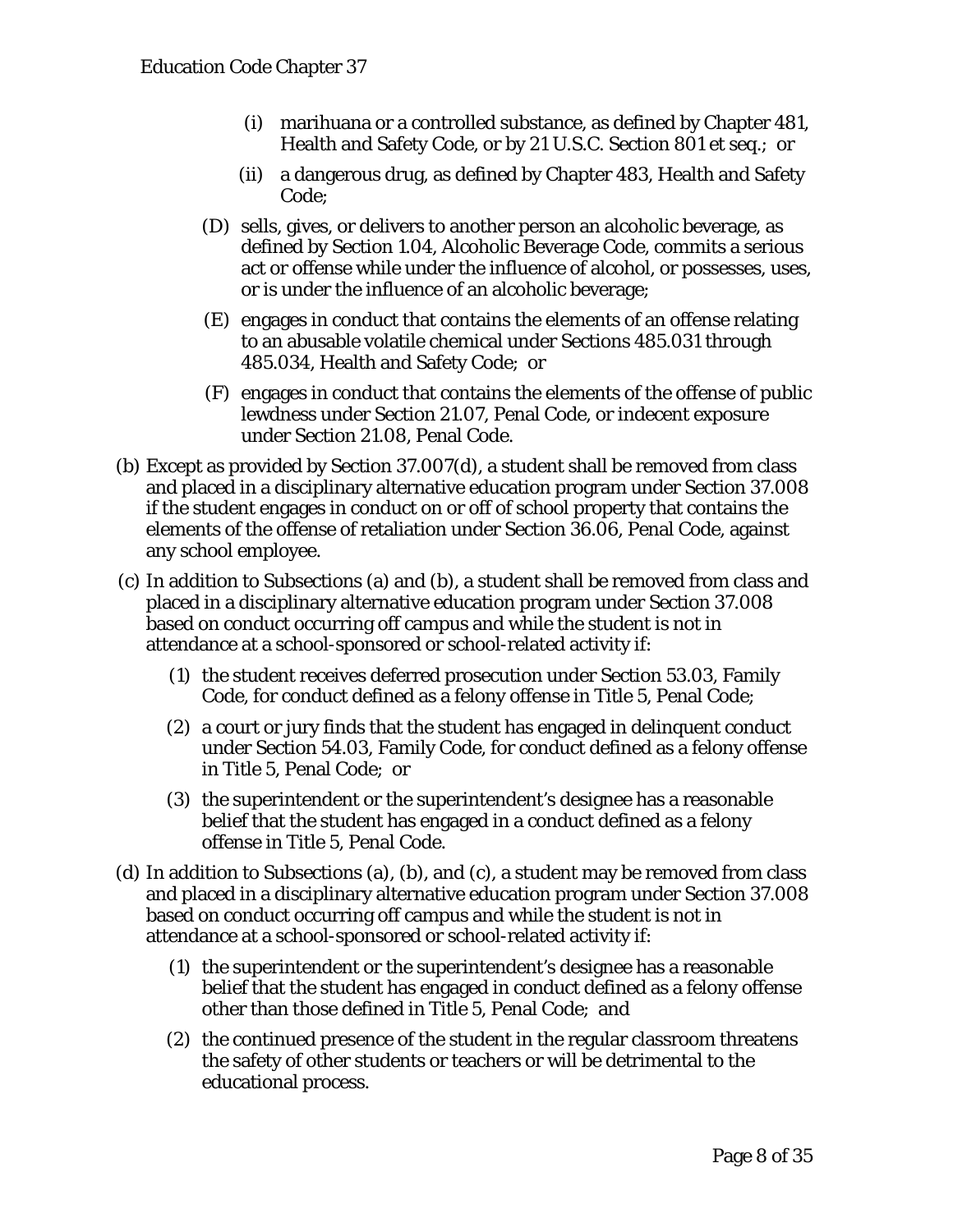- (e) In determining whether there is a reasonable belief that a student has engaged in conduct defined as a felony offense by the Penal Code, the superintendent or the superintendent's designee may consider all available information, including the information furnished under Article 15.27, Code of Criminal Procedure.
- (f) Subject to Section 37.007(e), a student who is younger than 10 years of age shall be removed from class and placed in a disciplinary alternative education program under Section 37.008 if the student engages in conduct described by Section 37.007. An elementary school student may not be placed in a disciplinary alternative education program with any other student who is not an elementary school student.
- (g) The terms of a placement under this section must prohibit the student from attending or participating in a school-sponsored or school-related activity.
- (h) On receipt of notice under Article 15.27(g), Code of Criminal Procedure, the superintendent or the superintendent's designee shall review the student's placement in the disciplinary alternative education program. The student may not be returned to the regular classroom pending the review. The superintendent or the superintendent's designee shall schedule a review of the student's placement with the student's parent or guardian not later than the third class day after the superintendent or superintendent's designee receives notice from the office or official designated by the court. After reviewing the notice and receiving information from the student's parent or guardian, the superintendent or the superintendent's designee may continue the student's placement in the disciplinary alternative education program if there is reason to believe that the presence of the student in the regular classroom threatens the safety of other students or teachers.
- (i) The student or the student's parent or guardian may appeal the superintendent's decision under Subsection (h) to the board of trustees. The student may not be returned to the regular classroom pending the appeal. The board shall, at the next scheduled meeting, review the notice provided under Article 15.27(g), Code of Criminal Procedure, and receive information from the student, the student's parent or guardian, and the superintendent or superintendent's designee and confirm or reverse the decision under Subsection (h). The board shall make a record of the proceedings. If the board confirms the decision of the superintendent or superintendent's designee, the board shall inform the student and the student's parent or guardian of the right to appeal to the commissioner under Subsection (j).
- (j) Notwithstanding Section 7.057(e), the decision of the board of trustees under Subsection (i) may be appealed to the commissioner as provided by Sections 7.057(b), (c), (d), and (f). The student may not be returned to the regular classroom pending the appeal.
- (k) Subsections (h), (i), and (j) do not apply to placements made in accordance with Subsection (a).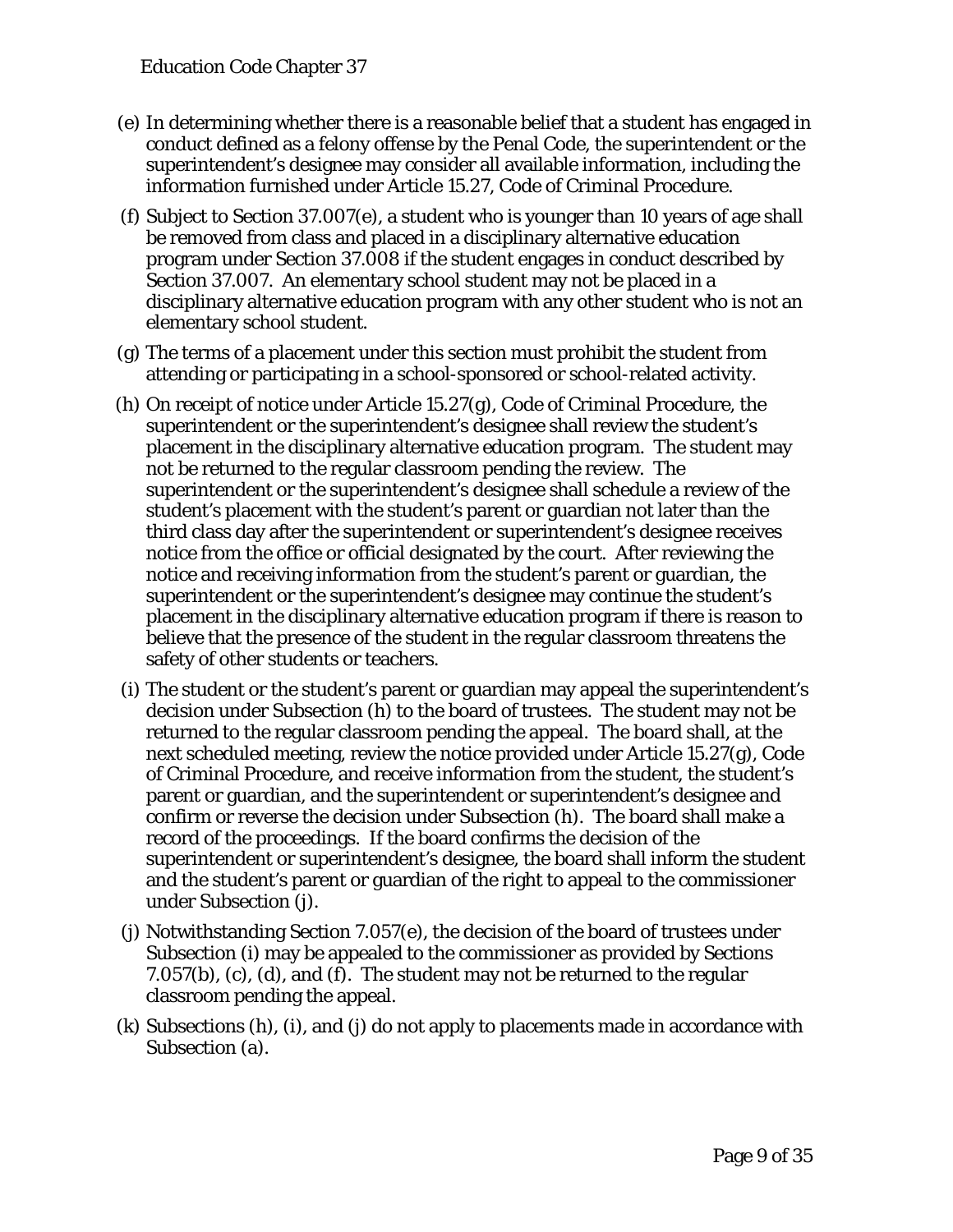Education Code Chapter 37

- (l) Notwithstanding any other provision of this code, other than Section 37.007(e)(2), a student who is younger than six years of age may not be removed from class and placed in a disciplinary alternative education program.
- (m) Removal to a disciplinary alternative education program under Subsection (a) is not required if the student is expelled under Section 37.007 for the same conduct for which removal would be required.
- (n) A principal or other appropriate administrator may but is not required to remove a student to a disciplinary alternative education program for off-campus conduct for which removal is required under this section if the principal or other appropriate administrator does not have knowledge of the conduct before the first anniversary of the date the conduct occurred.
- (o) In addition to any notice required under Article 15.27, Code of Criminal Procedure, a principal or a principal's designee shall inform each educator who has responsibility for, or is under the direction and supervision of an educator who has responsibility for, the instruction of a student who has engaged in any violation listed in this section of the student's misconduct. Each educator shall keep the information received under this subsection confidential from any person not entitled to the information under this subsection, except that the educator may share the information with the student's parent or guardian as provided for by state or federal law. The State Board for Educator Certification may revoke or suspend the certification of an educator who intentionally violates this subsection.

Added by Acts 1995, 74th Leg., ch. 260, Sec. 1, eff. May 30, 1995. Amended by Acts 1997, 75th Leg., ch. 1015, Sec. 3, eff. June 19, 1997; Acts 1999, 76th Leg., ch. 396, Sec. 2.15, eff. Sept. 1, 1999; Acts 2001, 77th Leg., ch. 486, Sec. 1, eff. June 11, 2001; Acts 2003, 78th Leg., ch. 1055, Sec. 9, eff. June 20, 2003. [Amended by HB 603, 79th Leg., 2005.]

#### **§ Sec. 37.0061. Funding for Alternative Education Services in Juvenile Residential Facilities**

A school district that provides education services to pre-adjudicated and postadjudicated students who are confined by court order in a juvenile residential facility operated by a juvenile board is entitled to count such students in the district's average daily attendance for purposes of receipt of state funds under the Foundation School Program. If the district has a wealth per student greater than the guaranteed wealth level but less than the equalized wealth level, the district in which the student is enrolled on the date a court orders the student to be confined to a juvenile residential facility shall transfer to the district providing education services an amount equal to the difference between the average Foundation School Program costs per student of the district providing education services and the sum of the state aid and the money from the available school fund received by the district that is attributable to the student for the portion of the school year for which the district provides education services to the student.

Added by Acts 1997, 75th Leg., ch. 1015, Sec. 4, eff. June 19, 1997.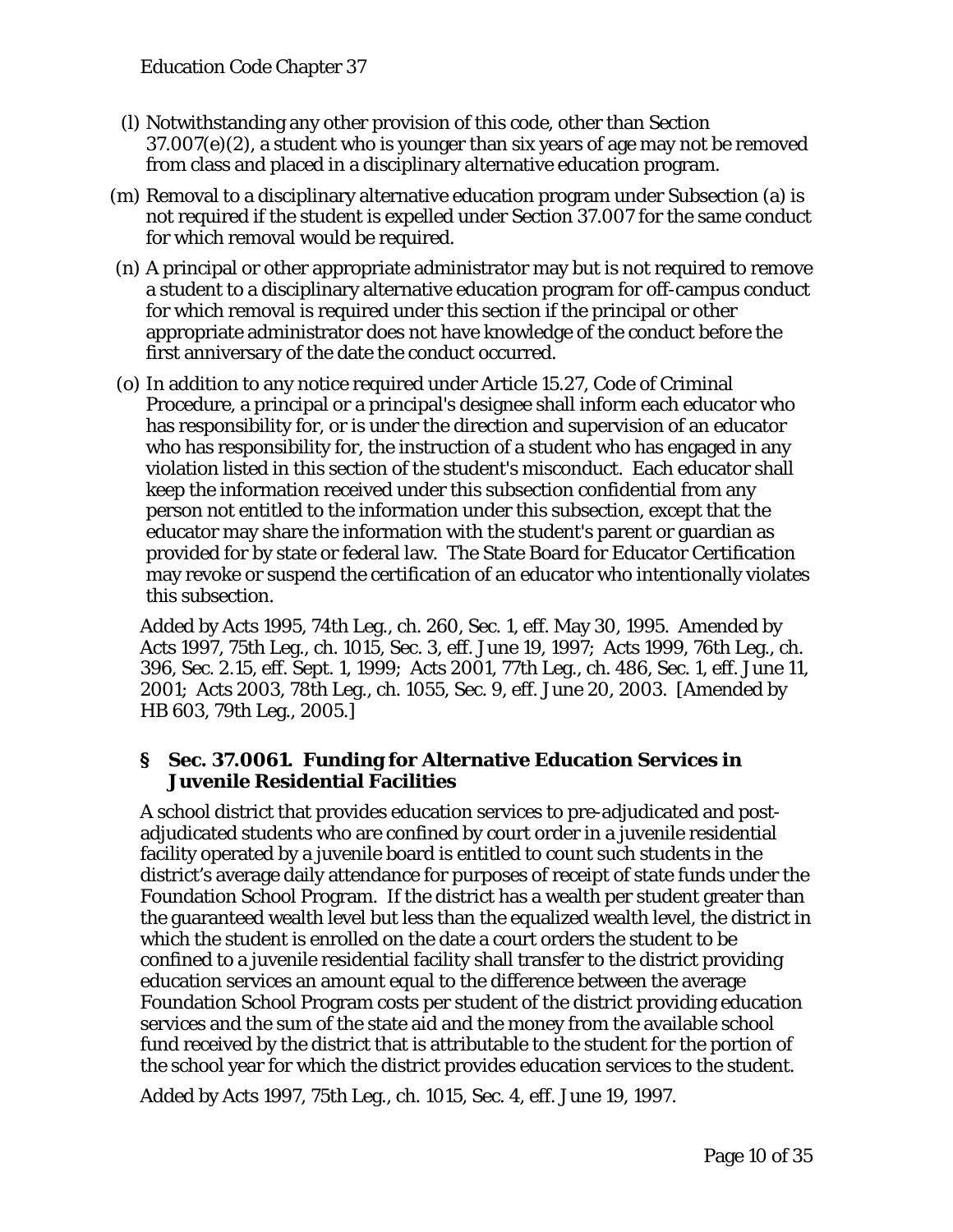### **§ Sec. 37.0062. Instructional Requirements for Alternative Education Services in Juvenile Residential Facilities**

- (a) The commissioner shall determine the instructional requirements for education services provided by a school district or open-enrollment charter school in a preadjudication secure detention facility or a post-adjudication secure correctional facility operated by a juvenile board or a post-adjudication secure correctional facility operated under contract with the Texas Youth Commission, including requirements relating to:
	- (1) the length of the school day;
	- (2) the number of days of instruction provided to students each school year; and
	- (3) the curriculum of the educational program.
- (b) The commissioner shall coordinate with:
	- (1) the Texas Juvenile Probation Commission in determining the instructional requirements for education services provided under Subsection (a) in a pre-adjudication secure detention facility or a postadjudication secure correctional facility operated by a juvenile board; and
	- (2) the Texas Youth Commission in determining the instructional requirements for education services provided under Subsection (a) in a post-adjudication secure correctional facility operated under contract with the Texas Youth Commission.
- (c) The commissioner shall adopt rules necessary to administer this section. The rules must ensure that:
	- (1) a student who receives education services in a pre-adjudication secure detention facility described by this section is offered courses that enable the student to maintain progress toward completing high school graduation requirements; and
	- (2) a student who receives education services in a post-adjudication secure correctional facility described by this section is offered, at a minimum, the courses necessary to enable the student to complete high school graduation requirements.
- (d) The Texas Juvenile Probation Commission or the Texas Youth Commission, as applicable, shall coordinate with the commissioner in establishing standards for:
	- (1) ensuring security in the provision of education services in the facilities; and
	- (2) providing children in the custody of the facilities access to education services.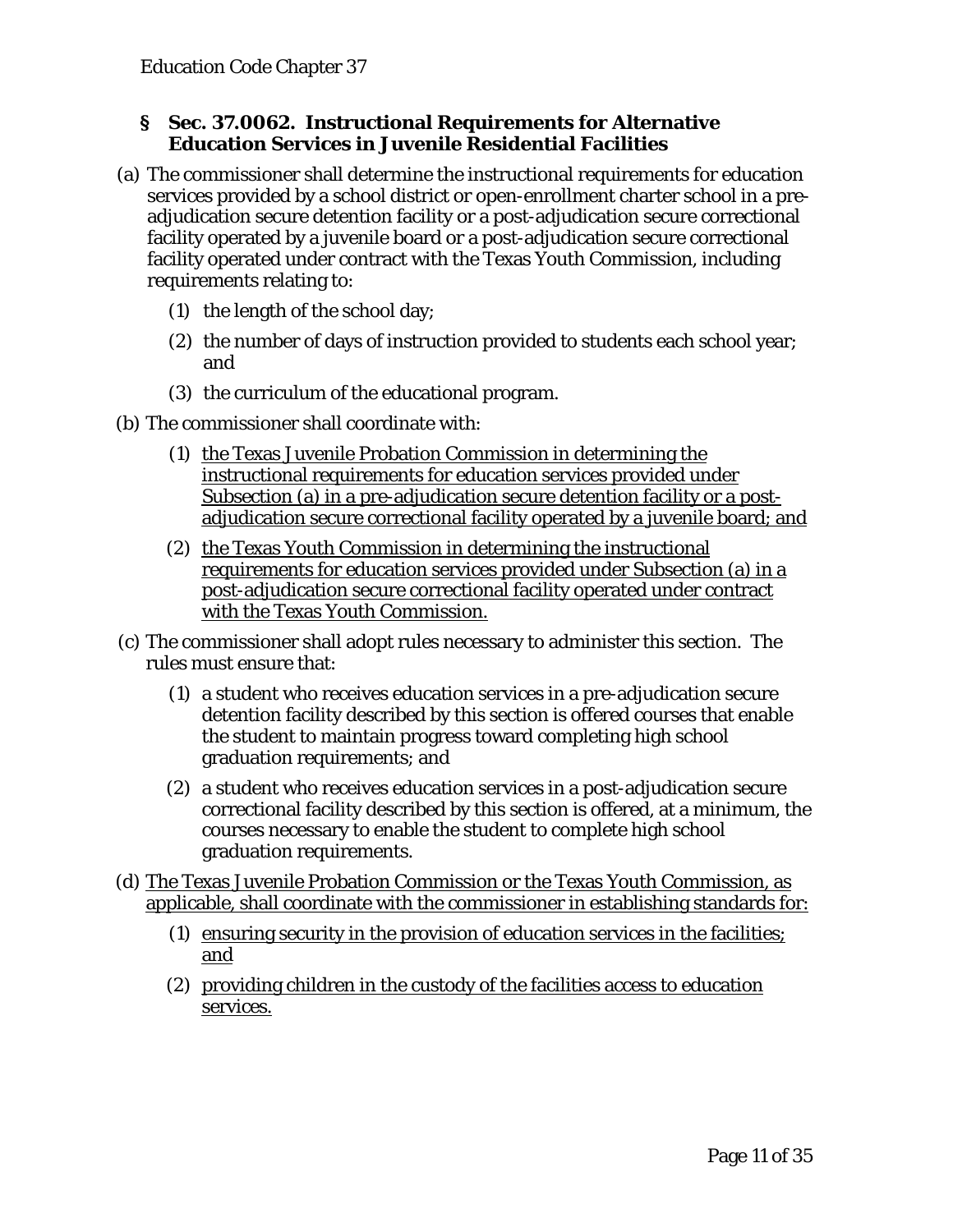### **§ Sec. 37.007. Expulsion for Serious Offenses**

- (a) A student shall be expelled from a school if the student, on school property or while attending a school-sponsored or school-related activity on or off of school property:
	- (1) uses, exhibits, or possesses:
		- (A) a firearm as defined by Section 46.01(3), Penal Code;
		- (B) an illegal knife as defined by Section 46.01(6), Penal Code, or by local policy;
		- (C) a club as defined by Section 46.01(1), Penal Code; or
		- (D) a weapon listed as a prohibited weapon under Section 46.05, Penal Code;
	- (2) engages in conduct that contains the elements of the offense of:
		- (A) aggravated assault under Section 22.02, Penal Code, sexual assault under Section 22.011, Penal Code, or aggravated sexual assault under Section 22.021, Penal Code;
		- (B) arson under Section 28.02, Penal Code;
		- (C) murder under Section 19.02, Penal Code, capital murder under Section 19.03, Penal Code, or criminal attempt, under Section 15.01, Penal Code, to commit murder or capital murder;
		- (D) indecency with a child under Section 21.11, Penal Code;
		- (E) aggravated kidnapping under Section 20.04, Penal Code;
		- (F) aggravated robbery under Section 29.03, Penal Code;
		- (G) manslaughter under Section 19.04, Penal Code;
		- (H) criminally negligent homicide under Section 19.05, Penal Code; or
		- (I) continuous sexual abuse of young child or children under Section 21.02, Penal Code; or
	- (3) engages in conduct specified by Section  $37.006(a)(2)(C)$  or (D), if the conduct is punishable as a felony.

Text of subsec. (b) as amended by Acts 2003, 78th Leg., ch. 443, Sec. 1

- (b) A student may be expelled if the student:
	- (1) engages in conduct involving a public school that contains the elements of the offense of false alarm or report under Section 42.06, Penal Code, or terroristic threat under Section 22.07, Penal Code;
	- (2) while on or within 300 feet of school property, as measured from any point on the school's real property boundary line, or while attending a school-sponsored or school-related activity on or off of school property: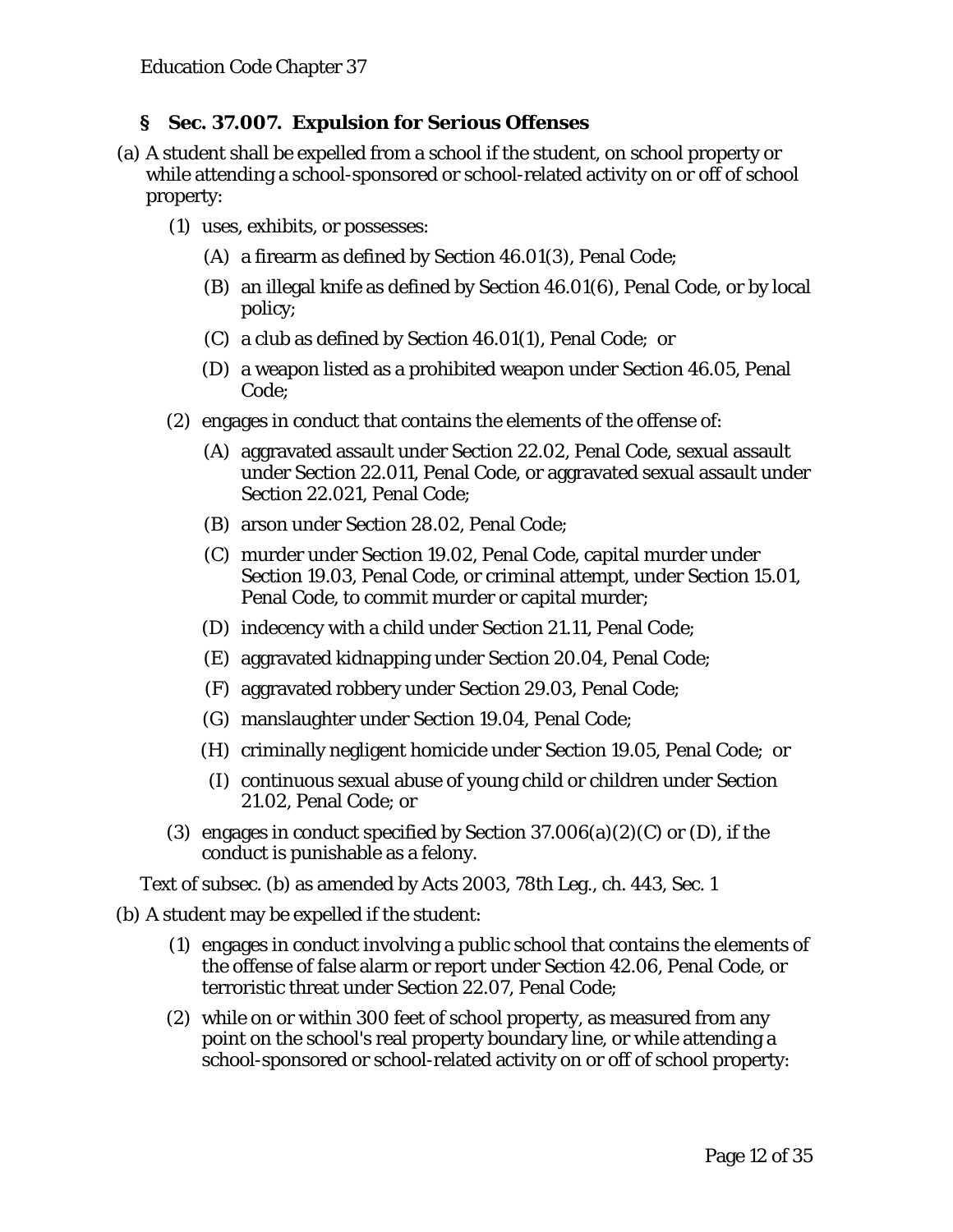- (A) sells, gives, or delivers to another person or possesses, uses, or is under the influence of any amount of:
	- (i) marihuana or a controlled substance, as defined by Chapter 481, Health and Safety Code, or by 21 U.S.C. Section 801 et seq.;
	- (ii) a dangerous drug, as defined by Chapter 483, Health and Safety Code; or
	- (iii) an alcoholic beverage, as defined by Section 1.04, Alcoholic Beverage Code;
- (B) engages in conduct that contains the elements of an offense relating to an abusable volatile chemical under Sections 485.031 through 485.034, Health and Safety Code;
- (C) engages in conduct that contains the elements of an offense under Section 22.01(a)(1), Penal Code, against a school district employee or a volunteer as defined by Section 22.053; or
- (D) engages in conduct that contains the elements of the offense of deadly conduct under Section 22.05, Penal Code;
- (3) subject to Subsection (d), while within 300 feet of school property, as measured from any point on the school's real property boundary line:
	- (A) engages in conduct specified by Subsection (a); or
	- (B) possesses a firearm, as defined by 18 U.S.C. Section 921; or
- (4) engages in conduct that contains the elements of any offense listed in Subsection (a) $(2)(A)$  or  $(C)$  or the offense of aggravated robbery under Section 29.03, Penal Code, against another student, without regard to whether the conduct occurs on or off of school property or while attending a school-sponsored or school-related activity on or off of school property.
- (c) A student may be expelled if the student, while placed in an alternative education program for disciplinary reasons, continues to engage in serious or persistent misbehavior that violates the district's student code of conduct.
- (d) A student shall be expelled if the student engages in conduct that contains the elements of any offense listed in Subsection (a), and may be expelled if the student engages in conduct that contains the elements of any offense listed in Subsection  $(b)(2)(C)$ , against any employee or volunteer in retaliation for or as a result of the person's employment or association with a school district, without regard to whether the conduct occurs on or off of school property or while attending a school-sponsored or school-related activity on or off of school property.
- (e) In accordance with 20 U.S.C. Section 7151, a local educational agency, including a school district, home-rule school district, or open-enrollment charter school, shall expel a student who brings a firearm, as defined by 18 U.S.C. Section 921, to school. The student must be expelled from the student's regular campus for a period of at least one year, except that: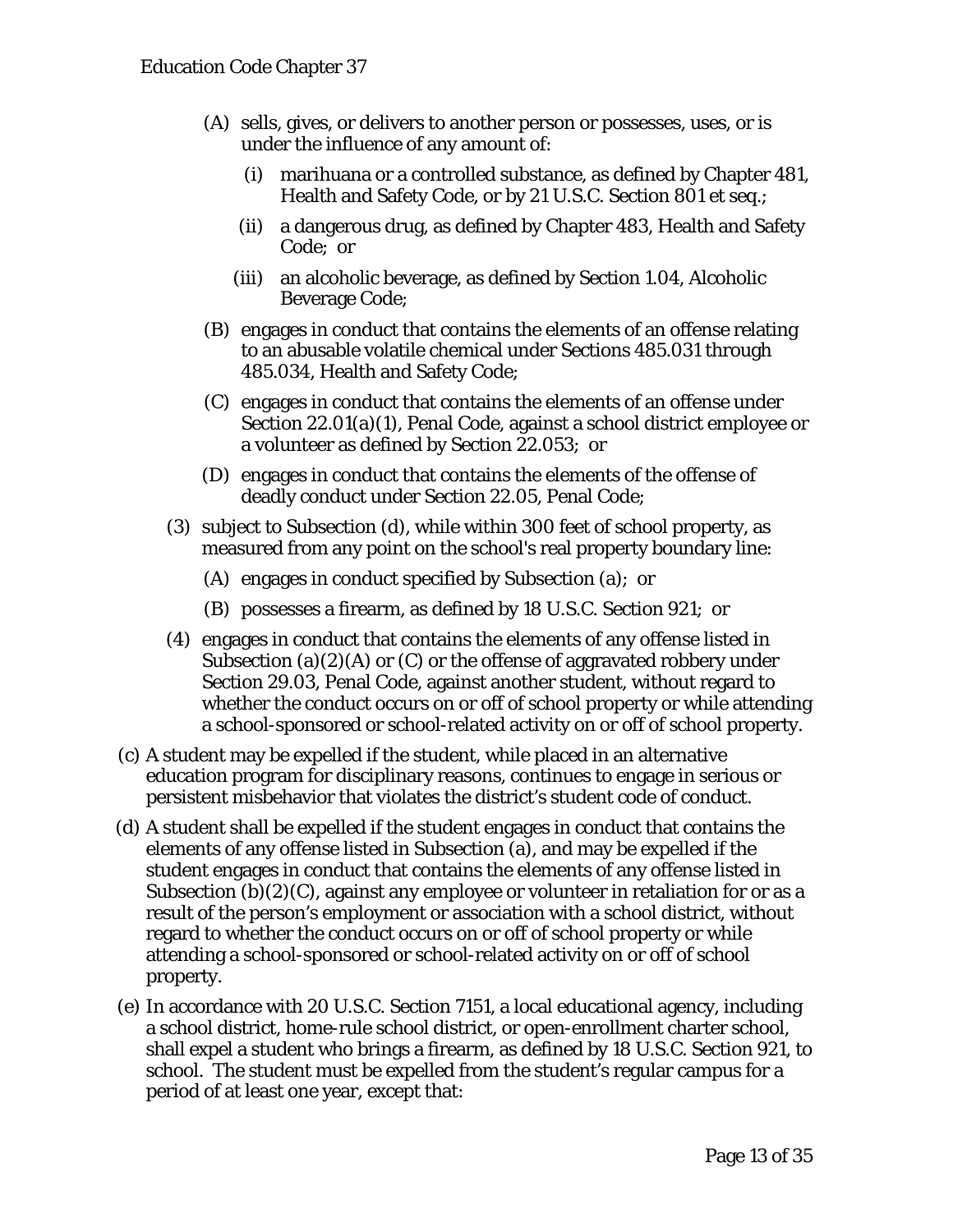- (1) the superintendent or other chief administrative officer of the school district or of the other local educational agency, as defined by 20 U. S.C. Section 7801, may modify the length of the expulsion in the case of an individual student;
- (2) the district or other local educational agency shall provide educational services to an expelled student in a disciplinary alternative education program as provided by Section 37.008 if the student is younger than 10 years of age on the date of expulsion; and
- (3) the district or other local educational agency may provide educational services to an expelled student who is 10 years of age or older in a disciplinary alternative education program as provided in Section 37.008.
- (f) A student who engages in conduct that contains the elements of the offense of criminal mischief under Section 28.03, Penal Code, may be expelled at the district's discretion if the conduct is punishable as a felony under that section. The student shall be referred to the authorized officer of the juvenile court regardless of whether the student is expelled.
- (g) In addition to any notice required under Article 15.27, Code of Criminal Procedure, a school district shall inform each educator who has responsibility for, or is under the direction and supervision of an educator who has responsibility for, the instruction of a student who has engaged in any violation listed in this section of the student's misconduct. Each educator shall keep the information received under this subsection confidential from any person not entitled to the information under this subsection, except that the educator may share the information with the student's parent or guardian as provided for by state or federal law. The State Board for Educator Certification may revoke or suspend the certification of an educator who intentionally violates this subsection.
- (h) Subject to Subsection (e), notwithstanding any other provision of this section, a student who is younger than 10 years of age may not be expelled for engaging in conduct described by this section.
- (i) A student who engages in conduct described by Subsection (a) may be expelled from school by the district in which the student attends school if the student engages in that conduct:
	- (1) on school property of another district in this state; or
	- (2) while attending a school-sponsored or school-related activity of a school in another district in this state.

Added by Acts 1995, 74th Leg., ch. 260, Sec. 1, eff. May 30, 1995. Amended by Acts 1997, 75th Leg., ch. 1015, Sec. 5, eff. June 19, 1997; Acts 1999, 76th Leg., ch. 542, Sec. 1, eff. Aug. 30, 1999; Acts 2001, 77th Leg., ch. 486, Sec. 2, eff. June 11, 2001; Acts 2003, 78th Leg., ch. 225, Sec. 1, eff. June 18, 2003; Acts 2003, 78th Leg., ch. 443, Sec. 1, eff. June 20, 2003; Acts 2003, 78th Leg., ch. 1055, Sec. 10, eff. June 20, 2003. [Amended by HB 603, 79th Leg., 2005.]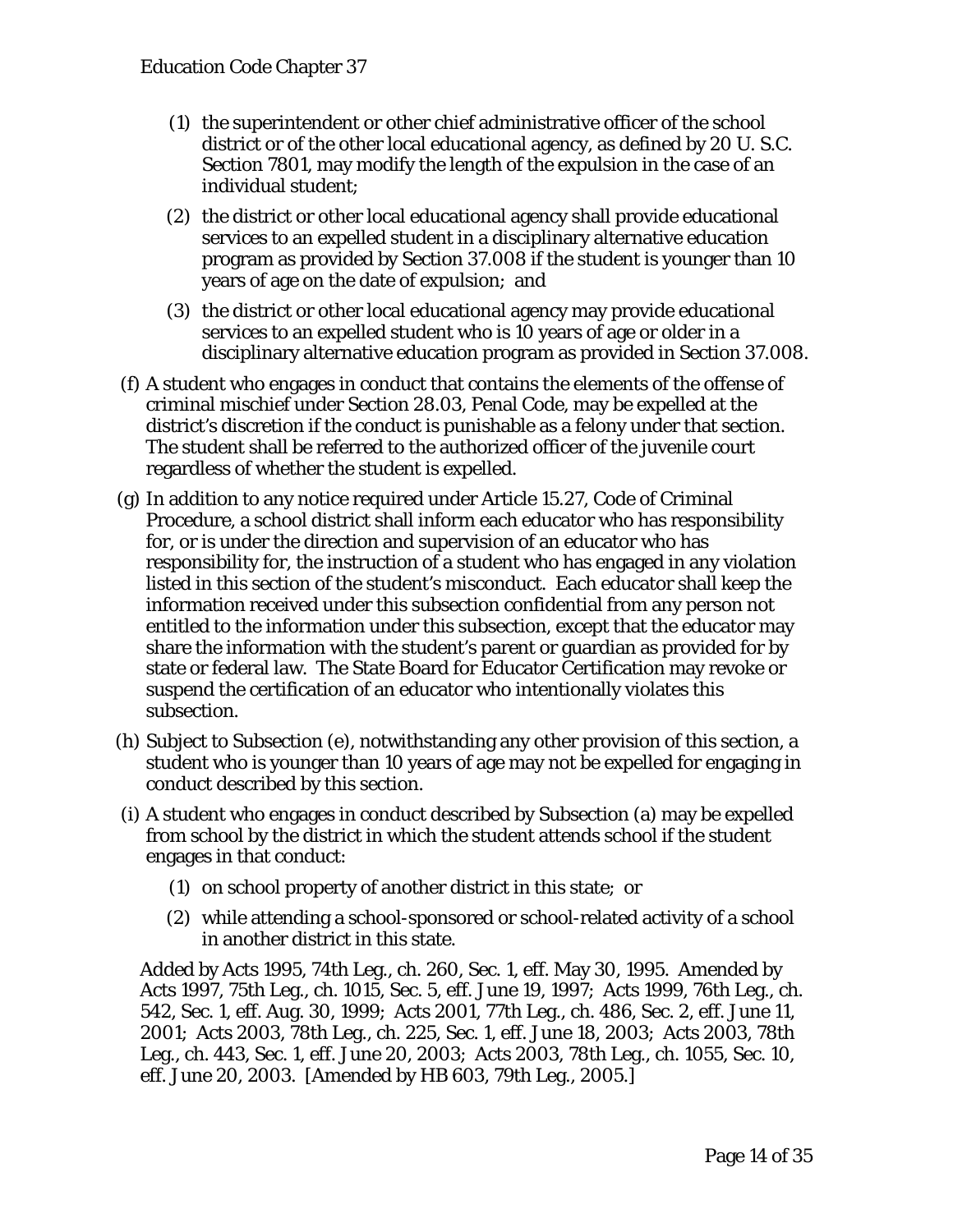### **§ Sec. 37.008. Disciplinary Alternative Education Programs**

- (a) Each school district shall provide a disciplinary alternative education program that:
	- (1) is provided in a setting other than a student's regular classroom;
	- (2) is located on or off of a regular school campus;
	- (3) provides for the students who are assigned to the disciplinary alternative education program to be separated from students who are not assigned to the program;
	- (4) focuses on English language arts, mathematics, science, history, and selfdiscipline;
	- (5) provides for students' educational and behavioral needs;
	- (6) provides supervision and counseling;
	- (7) employs only teachers who meet all certification requirements established under Subchapter B, Chapter 21; and
	- (8) provides not less than the minimum amount of instructional time per day required by Section 25.082(a).
- (a-1) The agency shall adopt minimum standards for the operation of disciplinary alternative education programs, including standards relating to:
	- (1) student/teacher ratios;
	- (2) student health and safety;
	- (3) reporting of abuse, neglect, or exploitation of students;
	- (4) training for teachers in behavior management and safety procedures; and
	- (5) planning for a student's transition from a disciplinary alternative education program to a regular campus.
- (a-2) Not later than December 15, 2008, the agency shall deliver a report to the legislature that provides the estimated costs to the agency of enforcing the standards adopted under Subsection (a-1), including the estimated cost of:
	- (1) on-site monitoring to enforce the standards; and
	- (2) alternative methods of monitoring compliance with the standards.
- (a-3) Subsection (a-2) and this subsection expire January 15, 2009.
- (b) A disciplinary alternative education program may provide for a student's transfer to:
	- (1) a different campus;
	- (2) a school-community guidance center; or
	- (3) a community-based alternative school.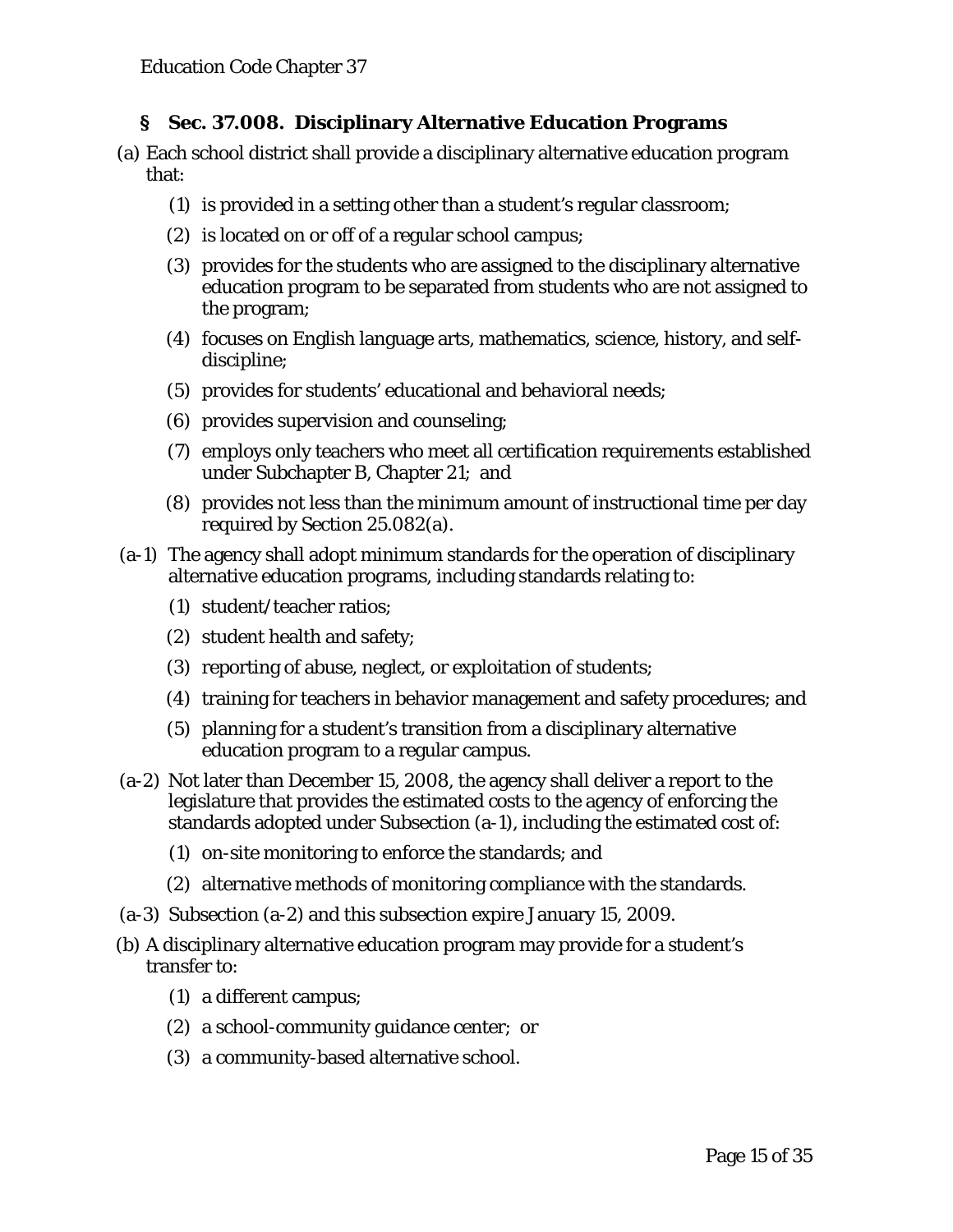Education Code Chapter 37

- (c) An off-campus disciplinary alternative education program is not subject to a requirement imposed by this title, other than a limitation on liability, a reporting requirement, or a requirement imposed by this chapter or by Chapter 39.
- (d) A school district may provide a disciplinary alternative education program jointly with one or more other districts.
- (e) Each school district shall cooperate with government agencies and community organizations that provide services in the district to students placed in a disciplinary alternative education program.
- (f) A student removed to a disciplinary alternative education program is counted in computing the average daily attendance of students in the district for the student's time in actual attendance in the program.
- (g) A school district shall allocate to a disciplinary alternative education program the same expenditure per student attending the disciplinary alternative education program, including federal, state, and local funds, that would be allocated to the student's school if the student were attending the student's regularly assigned education program, including a special education program.
- (h) A school district may not place a student, other than a student suspended as provided under Section 37.005 or expelled as provided under Section 37.007, in an unsupervised setting as a result of conduct for which a student may be placed in a disciplinary alternative education program.
- (i) On request of a school district, a regional education service center may provide to the district information on developing a disciplinary alternative education program that takes into consideration the district's size, wealth, and existing facilities in determining the program best suited to the district.
- (j) If a student placed in a disciplinary alternative education program enrolls in another school district before the expiration of the period of placement, the board of trustees of the district requiring the placement shall provide to the district in which the student enrolls, at the same time other records of the student are provided, a copy of the placement order. The district in which the student enrolls shall inform each educator who will have responsibility for, or will be under the direction and supervision of an educator who will have responsibility for, the instruction of the student of the contents of the placement order. Each educator shall keep the information received under this subsection confidential from any person not entitled to the information under this subsection, except that the educator may share the information with the student's parent or guardian as provided for by state or federal law. The district in which the student enrolls may continue the disciplinary alternative education program placement under the terms of the order or may allow the student to attend regular classes without completing the period of placement. A district may take any action permitted by this subsection if:
	- (1) the student was placed in a disciplinary alternative education program by an open-enrollment charter school under Section 12.131 and the charter school provides to the district a copy of the placement order; or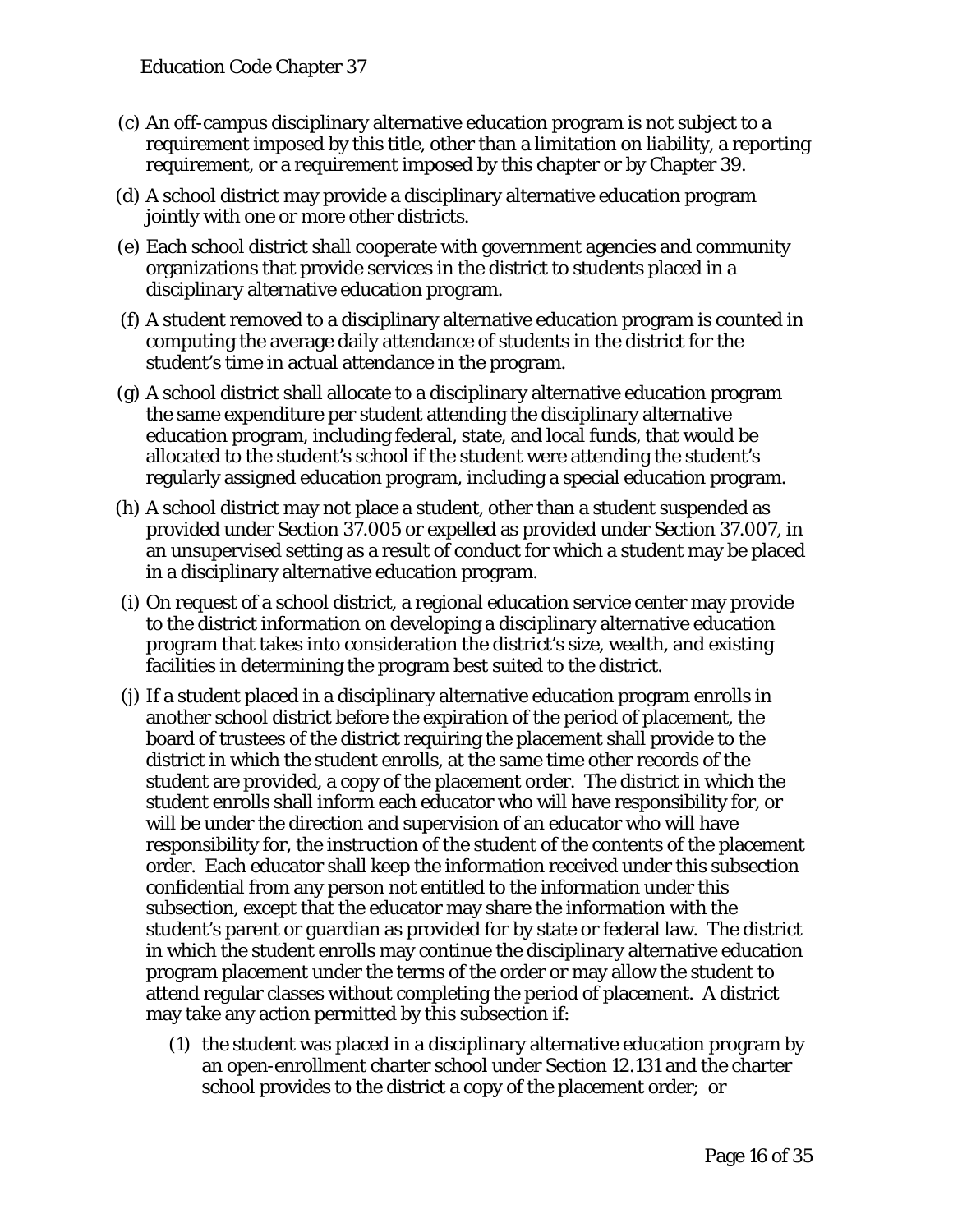- (2) the student was placed in a disciplinary alternative education program by a school district in another state and:
	- (A) the out-of-state district provides to the district a copy of the placement order; and
	- (B) the grounds for the placement by the out-of-state district are grounds for placement in the district in which the student is enrolling.
- (j-1) If a student was placed in a disciplinary alternative education program by a school district in another state for a period that exceeds one year and a school district in this state in which the student enrolls continues the placement under Subsection (j), the district shall reduce the period of the placement so that the aggregate period does not exceed one year unless, after a review, the district determines that:
	- (1) the student is a threat to the safety of other students or to district employees; or
	- (2) extended placement is in the best interest of the student.
	- (k) A program of educational and support services may be provided to a student and the student's parents when the offense involves drugs or alcohol as specified under Section 37.006 or 37.007. A disciplinary alternative education program that provides chemical dependency treatment services must be licensed under Chapter 464, Health and Safety Code.
	- (l) A school district is required to provide in the district's disciplinary alternative education program a course necessary to fulfill a student's high school graduation requirements only as provided by this subsection. A school district shall offer a student removed to a disciplinary alternative education program an opportunity to complete coursework before the beginning of the next school year. The school district may provide the student an opportunity to complete coursework through any method available, including a correspondence course, distance learning, or summer school. The district may not charge the student for a course provided under this subsection.
- (m) The commissioner shall adopt rules necessary to evaluate annually the performance of each district's disciplinary alternative education program established under this subchapter. The evaluation required by this section shall be based on indicators defined by the commissioner, but must include student performance on assessment instruments required under Sections 39.023(a) and (c). Academically, the mission of disciplinary alternative education programs shall be to enable students to perform at grade level.
- (m-1) The commissioner shall develop a process for evaluating a school district disciplinary alternative education program electronically. The commissioner shall also develop a system and standards for review of the evaluation or use systems already available at the agency. The system must be designed to identify districts that are at high risk of having inaccurate disciplinary alternative education program data or of failing to comply with disciplinary alternative education program requirements. The commissioner shall notify the board of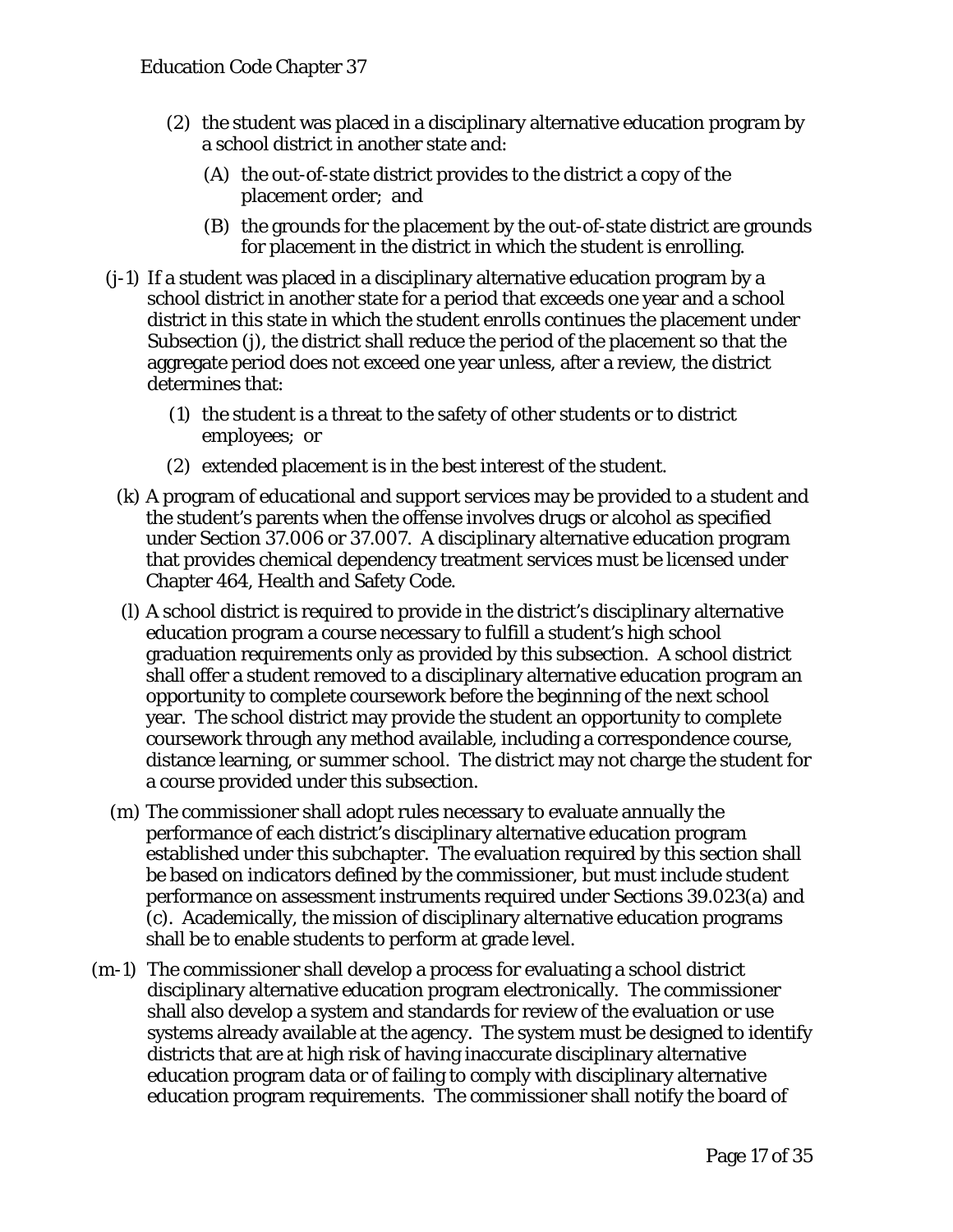trustees of a district of any objection the commissioner has to the district's disciplinary alternative education program data or of a violation of a law or rule revealed by the data, including any violation of disciplinary alternative education program requirements, or of any recommendation by the commissioner concerning the data. If the data reflect that a penal law has been violated, the commissioner shall notify the county attorney, district attorney, or criminal district attorney, as appropriate, and the attorney general. The commissioner is entitled to access to all district records the commissioner considers necessary or appropriate for the review, analysis, or approval of disciplinary alternative education program data.

Added by Acts 1995, 74th Leg., ch. 260, Sec. 1, eff. May 30, 1995. Amended by Acts 1997, 75th Leg., ch. 1015, Sec. 6, eff. June 19, 1997; Acts 1999, 76th Leg., ch. 396, Sec. 2.16, eff. Sept. 1, 1999; Acts 1999, 76th Leg., ch. 1112, Sec. 1, eff. June 18, 1999; Acts 2003, 78th Leg., ch. 631, Sec. 2, eff. June 20, 2003; Acts 2003, 78th Leg., ch. 1055, Sec. 11, eff. June 20, 2003. [Amended by HB 603, 79th Leg., 2005.]

### **§ Sec. 37.0081. Expulsion and Placement of Certain Students in Alternative Settings**

- (a) Subject to Subsection (h), but notwithstanding any other provision of this subchapter, the board of trustees of a school district, or the board's designee, after an opportunity for a hearing may expel a student and elect to place the student in an alternative setting as provided by Subsection (a-1) if:
	- (1) the student:
		- (A) has received deferred prosecution under Section 53.03, Family Code, for conduct defined as a felony offense in Title 5, Penal Code;
		- (B) has been found by a court or jury to have engaged in delinquent conduct under Section 54.03, Family Code, for conduct defined as a felony offense in Title 5, Penal Code;
		- (C) is charged with engaging in conduct defined as a felony offense in Title 5, Penal Code;
		- (D) has been referred to a juvenile court for allegedly engaging in delinquent conduct under Section 54.03, Family Code, for conduct defined as a felony offense in Title 5, Penal Code;
		- (E) has received probation or deferred adjudication for a felony offense under Title 5, Penal Code;
		- (F) has been convicted of a felony offense under Title 5, Penal Code; or
		- (G) has been arrested for or charged with a felony offense under Title 5, Penal Code; and
	- (2) the board or the board's designee determines that the student's presence in the regular classroom: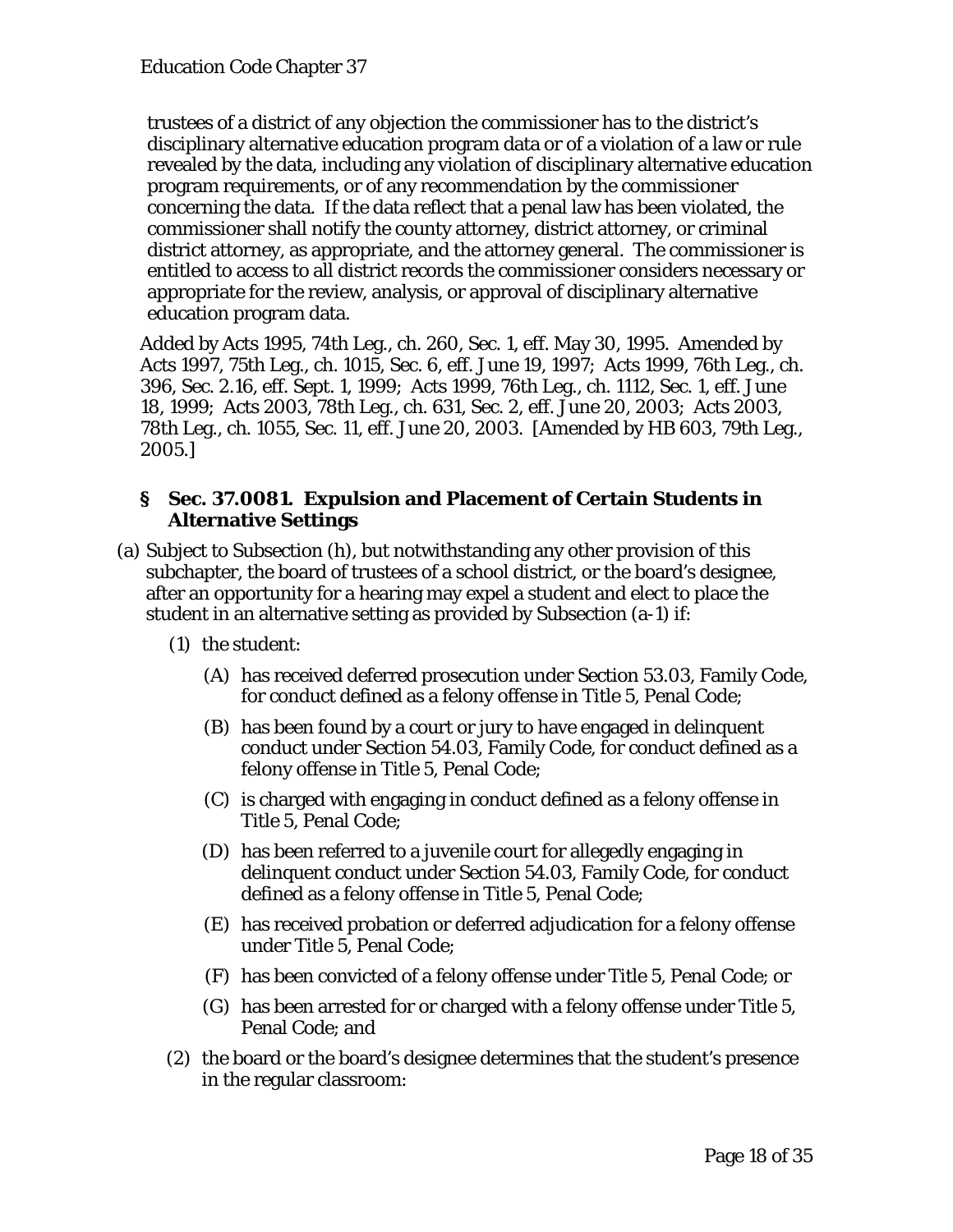- (A) threatens the safety of other students or teachers;
- (B) will be detrimental to the educational process; or
- (C) is not in the best interests of the district's students.
- (a-1) The student must be placed in:
	- (1) a juvenile justice alternative education program, if the school district is located in a county that operates a juvenile justice alternative education program or the school district contracts with the juvenile board of another county for the provision of a juvenile justice alternative education program; or
	- (2) a disciplinary alternative education program.
- (b) Any decision of the board of trustees or the board's designee under this section is final and may not be appealed.
- (c) The board of trustees or the board's designee may expel the student and order placement in accordance with this section regardless of:
	- (1) the date on which the student's conduct occurred;
	- (2) the location at which the conduct occurred;
	- (3) whether the conduct occurred while the student was enrolled in the district; or
	- (4) whether the student has successfully completed any court disposition requirements imposed in connection with the conduct.
- (d) Notwithstanding Section 37.009(c) or (d) or any other provision of this subchapter, a student expelled and ordered placed in an alternative setting by the board of trustees or the board's designee is subject to that placement until:
	- (1) the student graduates from high school;
	- (2) the charges described by Subsection (a)(1) are dismissed or reduced to a misdemeanor offense; or
	- (3) the student completes the term of the placement or is assigned to another program.
- (e) A student placed in an alternative setting in accordance with this section is entitled to the periodic review prescribed by Section 37.009(e).
- (f) Subsection (d) continues to apply to the student if the student transfers to another school district in the state.
- (g) The board of trustees shall reimburse a juvenile justice alternative education program in which a student is placed under this section for the actual cost incurred each day for the student while the student is enrolled in the program. For purposes of this subsection:
	- (1) the actual cost incurred each day for the student is determined by the juvenile board of the county operating the program; and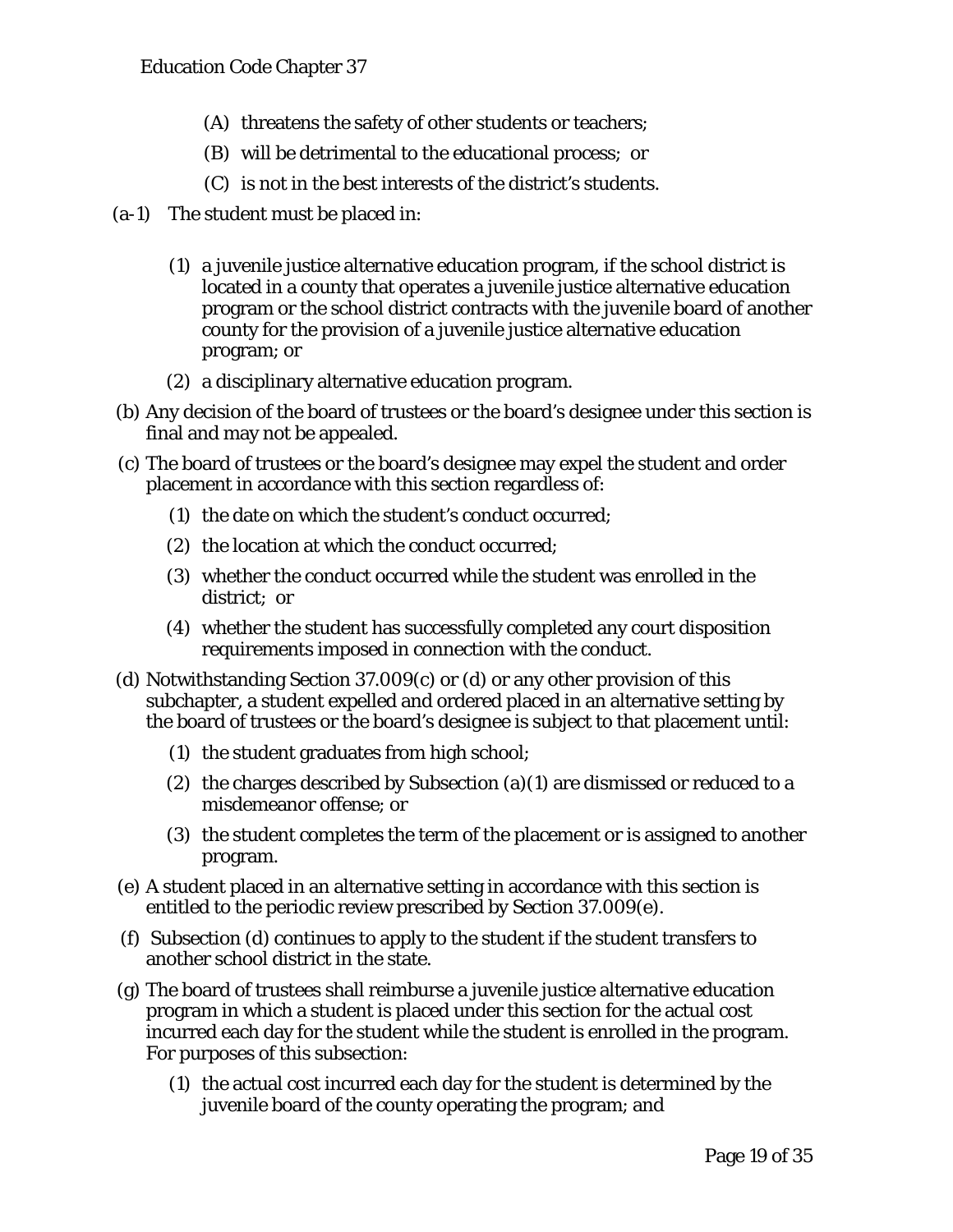- (2) the juvenile board shall determine the actual cost each day of the program based on the board's annual audit.
- (h) To the extent of a conflict between this section and Section 37.007, Section 37.007 prevails.

### **§ Sec. 37.0082. Assessment of Academic Growth of Students in Disciplinary Alternative Education Programs**

- (a) To assess a student's academic growth during placement in a disciplinary alternative education program, a school district shall administer to a student placed in a program for a period of 90 school days or longer an assessment instrument approved by the commissioner for that purpose. The instrument shall be administered:
	- (1) initially on placement of the student in the program; and
	- (2) subsequently on the date of the student's departure from the program, or as near that date as possible.
- (b) The assessment instrument required by this section:
	- (1) must be designed to assess at least a student's basic skills in reading and mathematics;
	- (2) may be:
		- (A) comparable to any assessment instrument generally administered to students placed in juvenile justice alternative education programs for a similar purpose; or
		- (B) based on an appropriate alternative assessment instrument developed by the agency to measure student academic growth; and
	- (3) is in addition to the assessment instruments required to be administered under Chapter 39.
- (c) The commissioner shall adopt rules necessary to implement this section.

### **§ Sec. 37.009. Conference; Hearing; Review**

(a) Not later than the third class day after the day on which a student is removed from class by the teacher under Section 37.002(b) or (d) or by the school principal or other appropriate administrator under Section 37.001(a)(2) or 37.006, the principal or other appropriate administrator shall schedule a conference among the principal or other appropriate administrator, a parent or guardian of the student, the teacher removing the student from class, if any, and the student. At the conference, the student is entitled to written or oral notice of the reasons for the removal, an explanation of the basis for the removal, and an opportunity to respond to the reasons for the removal. The student may not be returned to the regular classroom pending the conference. Following the conference, and whether or not each requested person is in attendance after valid attempts to require the person's attendance, the principal shall order the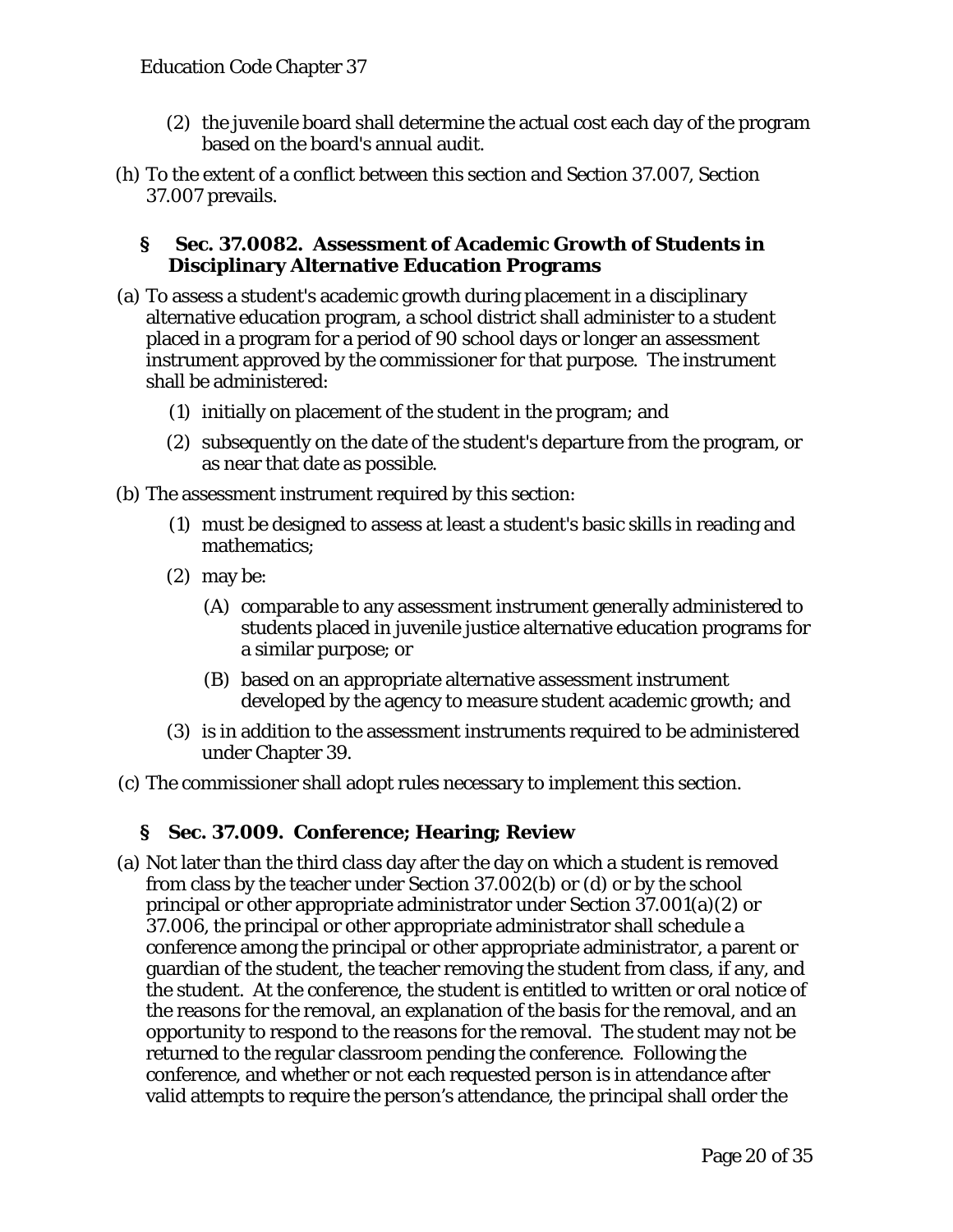placement of the student for a period consistent with the student code of conduct. If school district policy allows a student to appeal to the board of trustees or the board's designee a decision of the principal or other appropriate administrator, other than an expulsion under Section 37.007, the decision of the board or the board's designee is final and may not be appealed. If the period of the placement is inconsistent with the guidelines included in the student code of conduct under Section 37.001(a)(5), the order must give notice of the inconsistency. The period of the placement may not exceed one year unless, after a review, the district determines that:

- (1) the student is a threat to the safety of other students or to district employees; or
- (2) extended placement is in the best interest of the student.
- (b) If a student's placement in a disciplinary alternative education program is to extend beyond 60 days or the end of the next grading period, whichever is earlier, a student's parent or guardian is entitled to notice of and an opportunity to participate in a proceeding before the board of trustees of the school district or the board's designee, as provided by policy of the board of trustees of the district. Any decision of the board or the board's designee under this subsection is final and may not be appealed.
- (c) Before it may place a student in a disciplinary alternative education program for a period that extends beyond the end of the school year, the board or the board's designee must determine that:
	- (1) the student's presence in the regular classroom program or at the student's regular campus presents a danger of physical harm to the student or to another individual; or
	- (2) the student has engaged in serious or persistent misbehavior that violates the district's student code of conduct.
- (d) The board or the board's designee shall set a term for a student's placement in a disciplinary alternative education program. If the period of the placement is inconsistent with the guidelines included in the student code of conduct under Section 37.001(a)(5), the order must give notice of the inconsistency. The period of the placement may not exceed one year unless, after a review, the district determines that:
	- (1) the student is a threat to the safety of other students or to district employees; or
	- (2) extended placement is in the best interest of the student.
- (e) A student placed in a disciplinary alternative education program shall be provided a review of the student's status, including a review of the student's academic status, by the board's designee at intervals not to exceed 120 days. In the case of a high school student, the board's designee, with the student's parent or guardian, shall review the student's progress towards meeting high school graduation requirements and shall establish a specific graduation plan for the student. The district is not required under this subsection to provide a course in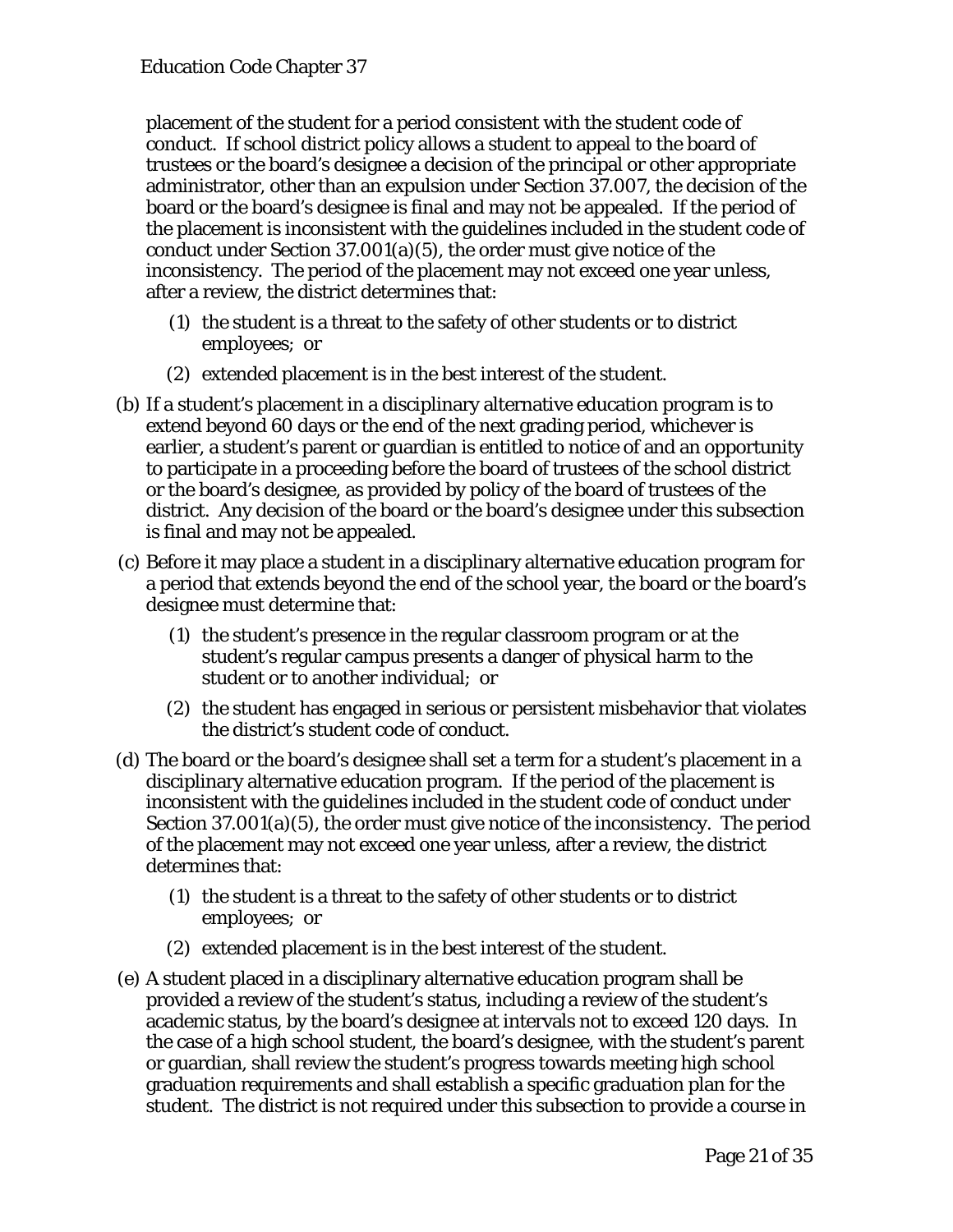the district's disciplinary alternative education program except as required by Section 37.008(l). At the review, the student or the student's parent or guardian must be given the opportunity to present arguments for the student's return to the regular classroom or campus. The student may not be returned to the classroom of the teacher who removed the student without that teacher's consent. The teacher may not be coerced to consent.

- (f) Before a student may be expelled under Section 37.007, the board or the board's designee must provide the student a hearing at which the student is afforded appropriate due process as required by the federal constitution and which the student's parent or guardian is invited, in writing, to attend. At the hearing, the student is entitled to be represented by the student's parent or guardian or another adult who can provide guidance to the student and who is not an employee of the school district. If the school district makes a good-faith effort to inform the student and the student's parent or guardian of the time and place of the hearing, the district may hold the hearing regardless of whether the student, the student's parent or guardian, or another adult representing the student attends. If the decision to expel a student is made by the board's designee, the decision may be appealed to the board. The decision of the board may be appealed by trial de novo to a district court of the county in which the school district's central administrative office is located.
- (g) The board or the board's designee shall deliver to the student and the student's parent or guardian a copy of the order placing the student in a disciplinary alternative education program under Section 37. 001, 37.002, or 37.006 or expelling the student under Section 37.007.
- (h) If the period of an expulsion is inconsistent with the guidelines included in the student code of conduct under Section 37.001 (a)(5), the order must give notice of the inconsistency. The period of an expulsion may not exceed one year unless, after a review, the district determines that:
	- (1) the student is a threat to the safety of other students or to district employees; or
	- (2) extended placement is in the best interest of the student. After a school district notifies the parents or guardians of a student that the student has been expelled, the parent or guardian shall provide adequate supervision of the student during the period of expulsion.
- (i) If a student withdraws from the district before an order for placement in a disciplinary alternative education program or expulsion is entered under this section, the principal or board, as appropriate, may complete the proceedings and enter an order. If the student subsequently enrolls in the district during the same or subsequent school year, the district may enforce the order at that time except for any period of the placement or expulsion that has been served by the student on enrollment in another district that honored the order. If the principal or board fails to enter an order after the student withdraws, the next district in which the student enrolls may complete the proceedings and enter an order.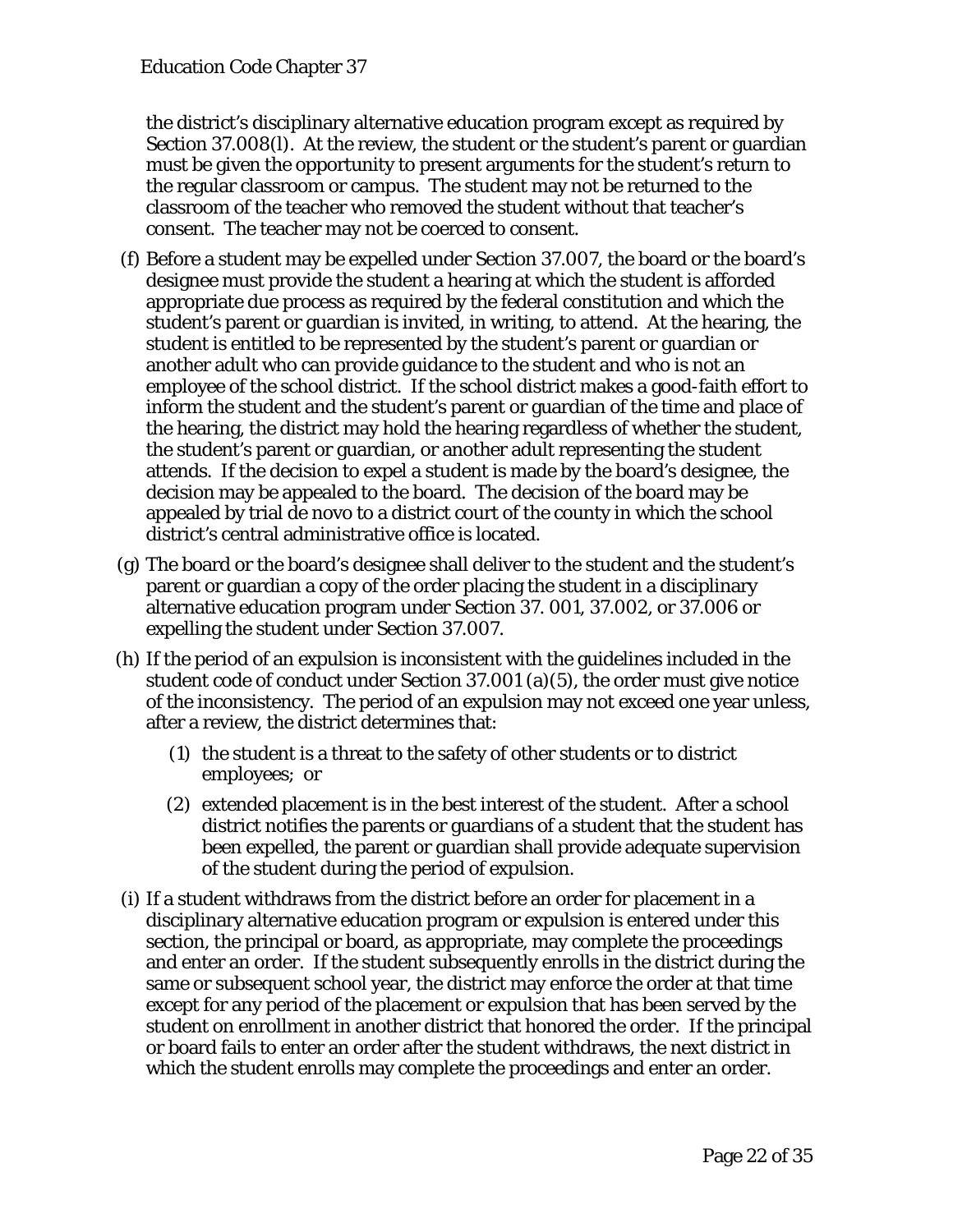(j) If, during the term of a placement or expulsion ordered under this section, a student engages in additional conduct for which placement in a disciplinary alternative education program or expulsion is required or permitted, additional proceedings may be conducted under this section regarding that conduct and the principal or board, as appropriate, may enter an additional order as a result of those proceedings.

Added by Acts 1995, 74th Leg., ch. 260, Sec. 1, eff. May 30, 1995. Amended by Acts 1997, 75th Leg., ch. 1015, Sec. 7, eff. June 19, 1997; Acts 2003, 78th Leg., ch. 1055, Sec. 13, eff. June 20, 2003.

### **§ Sec. 37.0091. Notice to Noncustodial Parent**

- (a) A noncustodial parent may request in writing that a school district or school, for the remainder of the school year in which the request is received, provide that parent with a copy of any written notification relating to student misconduct under Section 37.006 or 37.007 that is generally provided by the district or school to a student's parent or guardian.
- (b) A school district or school may not unreasonably deny a request authorized by Subsection (a).
- (c) Notwithstanding any other provision of this section, a school district or school shall comply with any applicable court order of which the district or school has knowledge.

Added by Acts 2003, 78th Leg., ch. 1055, Sec. 14, eff. June 20, 2003.

# **§ Sec. 37.010. Court Involvement**

- (a) Not later than the second business day after the date a hearing is held under Section 37.009, the board of trustees of a school district or the board's designee shall deliver a copy of the order placing a student in a disciplinary alternative education program under Section 37.006 or expelling a student under Section 37.007 and any information required under Section 52.04, Family Code, to the authorized officer of the juvenile court in the county in which the student resides. In a county that operates a program under Section 37.011, an expelled student shall to the extent provided by law or by the memorandum of understanding immediately attend the educational program from the date of expulsion, except that in a county with a population greater than 125,000, every expelled student who is not detained or receiving treatment under an order of the juvenile court must be enrolled in an educational program.
- (b) If a student is expelled under Section 37.007(c) , the board or its designee shall refer the student to the authorized officer of the juvenile court for appropriate proceedings under Title 3, Family Code.
- (c) Unless the juvenile board for the county in which the district's central administrative office is located has entered into a memorandum of understanding with the district's board of trustees concerning the juvenile probation department's role in supervising and providing other support services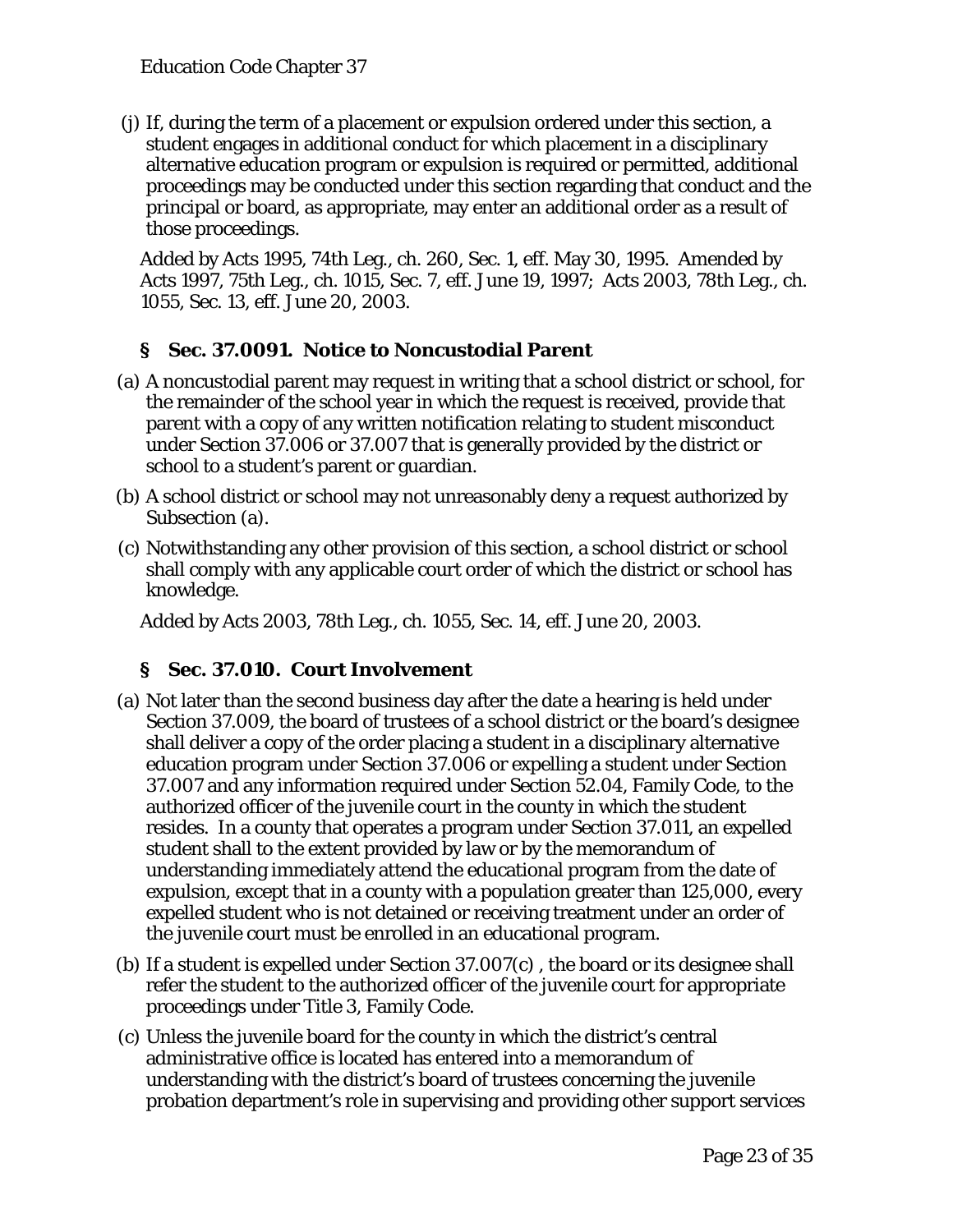for students in disciplinary alternative education programs, a court may not order a student expelled under Section 37.007 to attend a regular classroom, a regular campus, or a school district disciplinary alternative education program as a condition of probation.

- (d) Unless the juvenile board for the county in which the district's central administrative office is located has entered into a memorandum of understanding as described by Subsection (c), if a court orders a student to attend a disciplinary alternative education program as a condition of probation once during a school year and the student is referred to juvenile court again during that school year, the juvenile court may not order the student to attend a disciplinary alternative education program in a district without the district's consent until the student has successfully completed any sentencing requirements the court imposes.
- (e) Any placement in a disciplinary alternative education program by a court under this section must prohibit the student from attending or participating in schoolsponsored or school-related activities.
- (f) If a student is expelled under Section 37.007, on the recommendation of the committee established under Section 37.003 or on its own initiative, a district may readmit the student while the student is completing any court disposition requirements the court imposes. After the student has successfully completed any court disposition requirements the court imposes, including conditions of a deferred prosecution ordered by the court, or such conditions required by the prosecutor or probation department, if the student meets the requirements for admission into the public schools established by this title, a district may not refuse to admit the student, but the district may place the student in the disciplinary alternative education program. Notwithstanding Section 37.002(d), the student may not be returned to the classroom of the teacher under whose supervision the offense occurred without that teacher's consent. The teacher may not be coerced to consent.
- (g) If an expelled student enrolls in another school district, the board of trustees of the district that expelled the student shall provide to the district in which the student enrolls, at the same time other records of the student are provided, a copy of the expulsion order and the referral to the authorized officer of the juvenile court. The district in which the student enrolls may continue the expulsion under the terms of the order, may place the student in a disciplinary alternative education program for the period specified by the expulsion order, or may allow the student to attend regular classes without completing the period of expulsion. A district may take any action permitted by this subsection if the student was expelled by a school district in another state if:
	- (1) the out-of-state district provides to the district a copy of the expulsion order; and
	- (2) the grounds for the expulsion are also grounds for expulsion in the district in which the student is enrolling.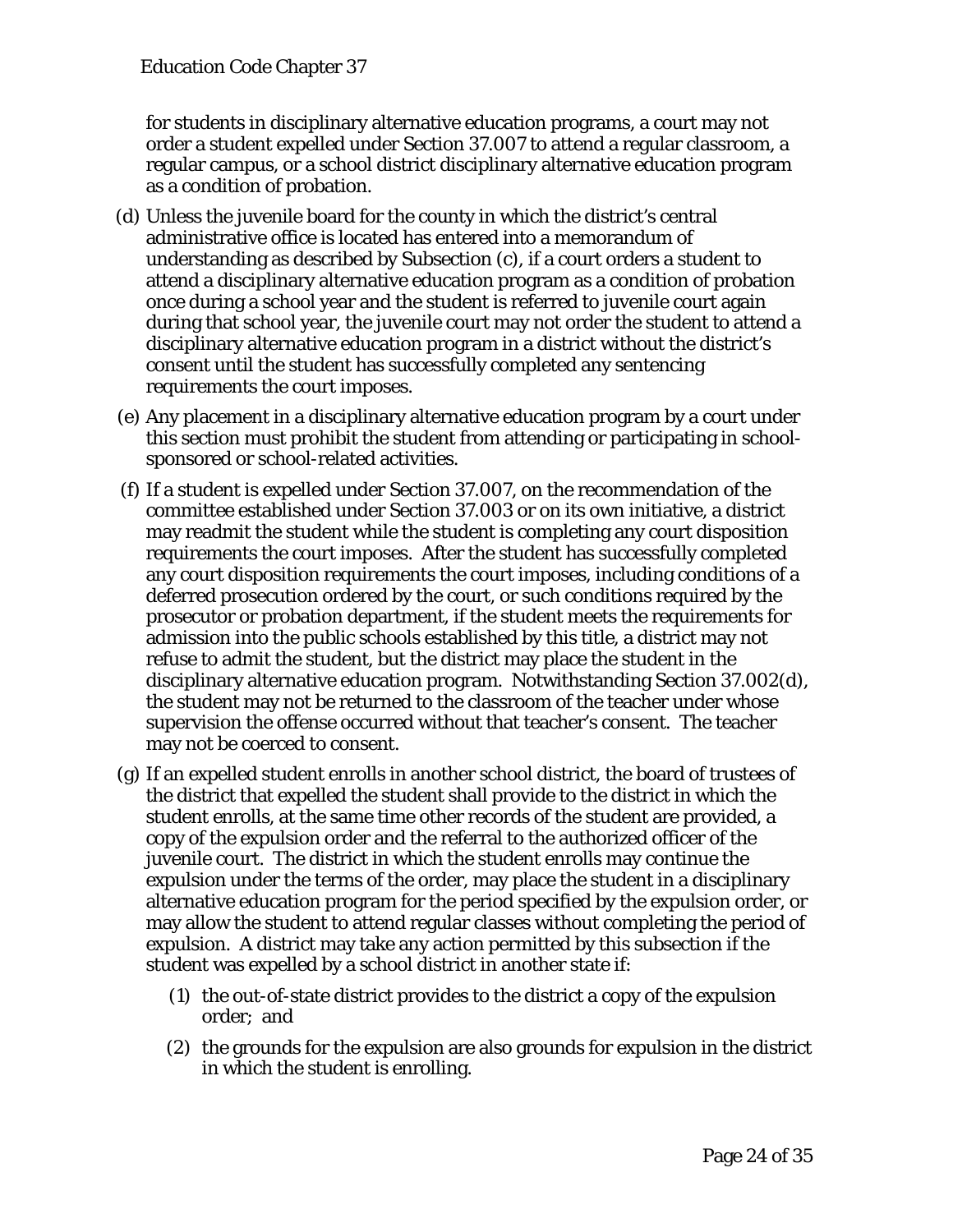- (g-1) If a student was expelled by a school district in another state for a period that exceeds one year and a school district in this state continues the expulsion or places the student in a disciplinary alternative education program under Subsection (g), the district shall reduce the period of the expulsion or placement so that the aggregate period does not exceed one year unless, after a review, the district determines that:
	- (1) the student is a threat to the safety of other students or to district employees; or
	- (2) extended placement is in the best interest of the student.
- (h) A person is not liable in civil damages for a referral to juvenile court as required by this section.

Added by Acts 1995, 74th Leg., ch. 260, Sec. 1, eff. May 30, 1995. Amended by Acts 1997, 75th Leg., ch. 1015, Sec. 8, eff. June 19, 1997; Acts 2003, 78th Leg., ch. 1055, Sec. 15, eff. June 20, 2003.

# **§ Sec. 37.011. Juvenile Justice Alternative Education Program**

- (a) The juvenile board of a county with a population greater than 125,000 shall develop a juvenile justice alternative education program, subject to the approval of the Texas Juvenile Probation Commission. The juvenile board of a county with a population of 125,000 or less may develop a juvenile justice alternative education program. For the purposes of this subchapter, only a disciplinary alternative education program operated under the authority of a juvenile board of a county is considered a juvenile justice alternative education program. A juvenile justice alternative education program in a county with a population of 125,000 or less:
	- (1) is not required to be approved by the Texas Juvenile Probation Commission; and
	- (2) is not subject to Subsection  $(c)$ ,  $(d)$ ,  $(f)$ , or  $(g)$ .
- (b) If a student admitted into the public schools of a school district under Section 25.001(b) is expelled from school for conduct for which expulsion is required under Section 37.007(a), (d), or (e), the juvenile court, the juvenile board, or the juvenile board's designee, as appropriate, shall:
	- (1) if the student is placed on probation under Section 54.04, Family Code, order the student to attend the juvenile justice alternative education program in the county in which the student resides from the date of disposition as a condition of probation, unless the child is placed in a post-adjudication treatment facility;
	- (2) if the student is placed on deferred prosecution under Section 53.03, Family Code, by the court, prosecutor, or probation department, require the student to immediately attend the juvenile justice alternative education program in the county in which the student resides for a period not to exceed six months as a condition of the deferred prosecution;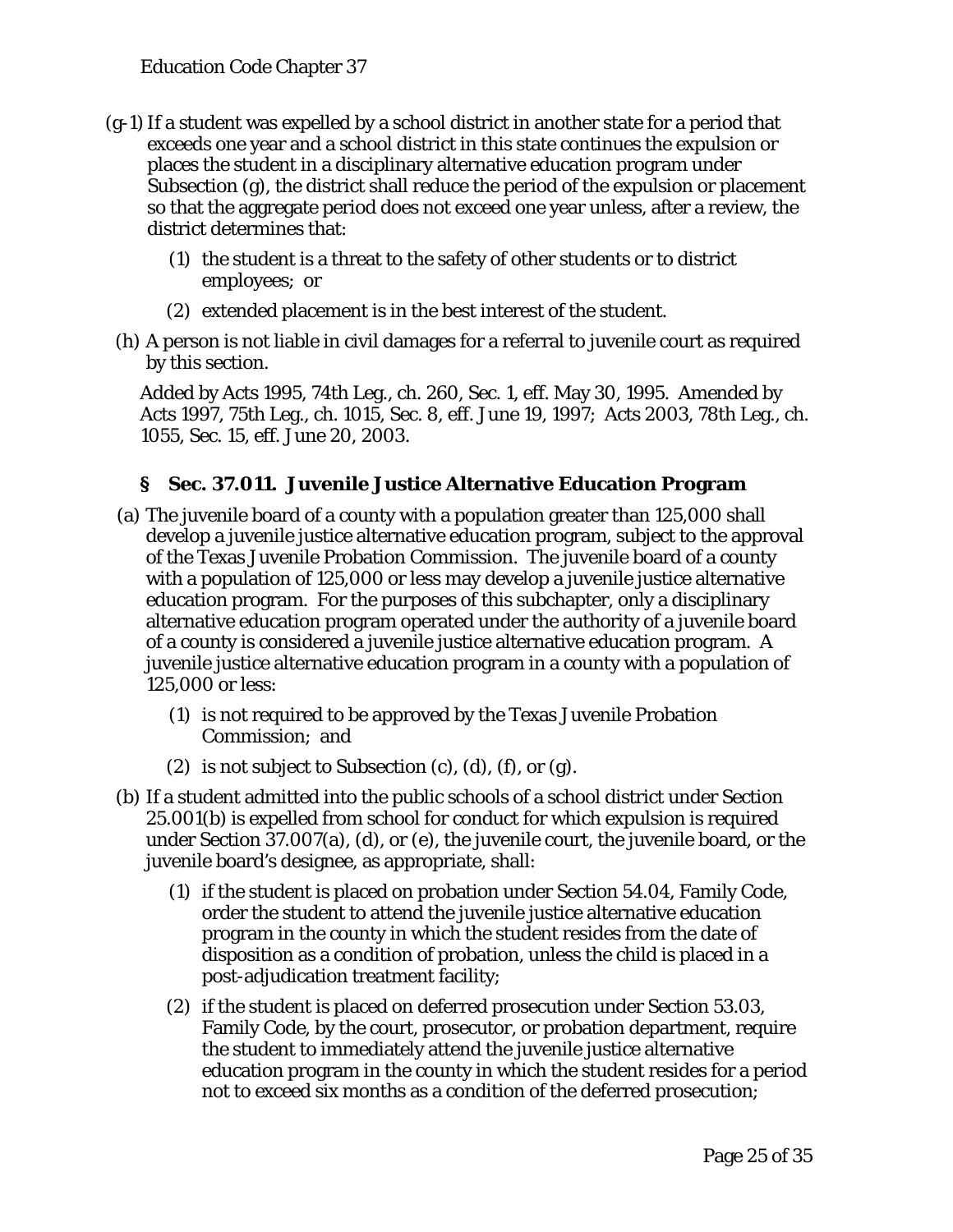- (3) in determining the conditions of the deferred prosecution or courtordered probation, consider the length of the school district's expulsion order for the student; and
- (4) provide timely educational services to the student in the juvenile justice alternative education program in the county in which the student resides, regardless of the student's age or whether the juvenile court has jurisdiction over the student.
- (b-1) Subsection (b)(4) does not require that educational services be provided to a student who is not entitled to admission into the public schools of a school district under Section 25.001(b).
	- (c) A juvenile justice alternative education program shall adopt a student code of conduct in accordance with Section 37.001.
	- (d) A juvenile justice alternative education program must focus on English language arts, mathematics, science, social studies, and self-discipline. Each school district shall consider course credit earned by a student while in a juvenile justice alternative education program as credit earned in a district school. Each program shall administer assessment instruments under Subchapter B, Chapter 39, and shall offer a high school equivalency program. The juvenile board or the board's designee, with the parent or guardian of each student, shall regularly review the student's academic progress. In the case of a high school student, the board or the board's designee, with the student's parent or guardian, shall review the student's progress towards meeting high school graduation requirements and shall establish a specific graduation plan for the student. The program is not required to provide a course necessary to fulfill a student's high school graduation requirements other than a course specified by this subsection.
	- (e) A juvenile justice alternative education program may be provided in a facility owned by a school district. A school district may provide personnel and services for a juvenile justice alternative education program under a contract with the juvenile board.
	- (f) A juvenile justice alternative education program must operate at least seven hours per day and 180 days per year, except that a program may apply to the Texas Juvenile Probation Commission for a waiver of the 180-day requirement. The commission may not grant a waiver to a program under this subsection for a number of days that exceeds the highest number of instructional days waived by the commissioner during the same school year for a school district served by the program.
	- (g) A juvenile justice alternative education program shall be subject to a written operating policy developed by the local juvenile justice board and submitted to the Texas Juvenile Probation Commission for review and comment. A juvenile justice alternative education program is not subject to a requirement imposed by this title, other than a reporting requirement or a requirement imposed by this chapter or by Chapter 39.
	- (h) Academically, the mission of juvenile justice alternative education programs shall be to enable students to perform at grade level. For purposes of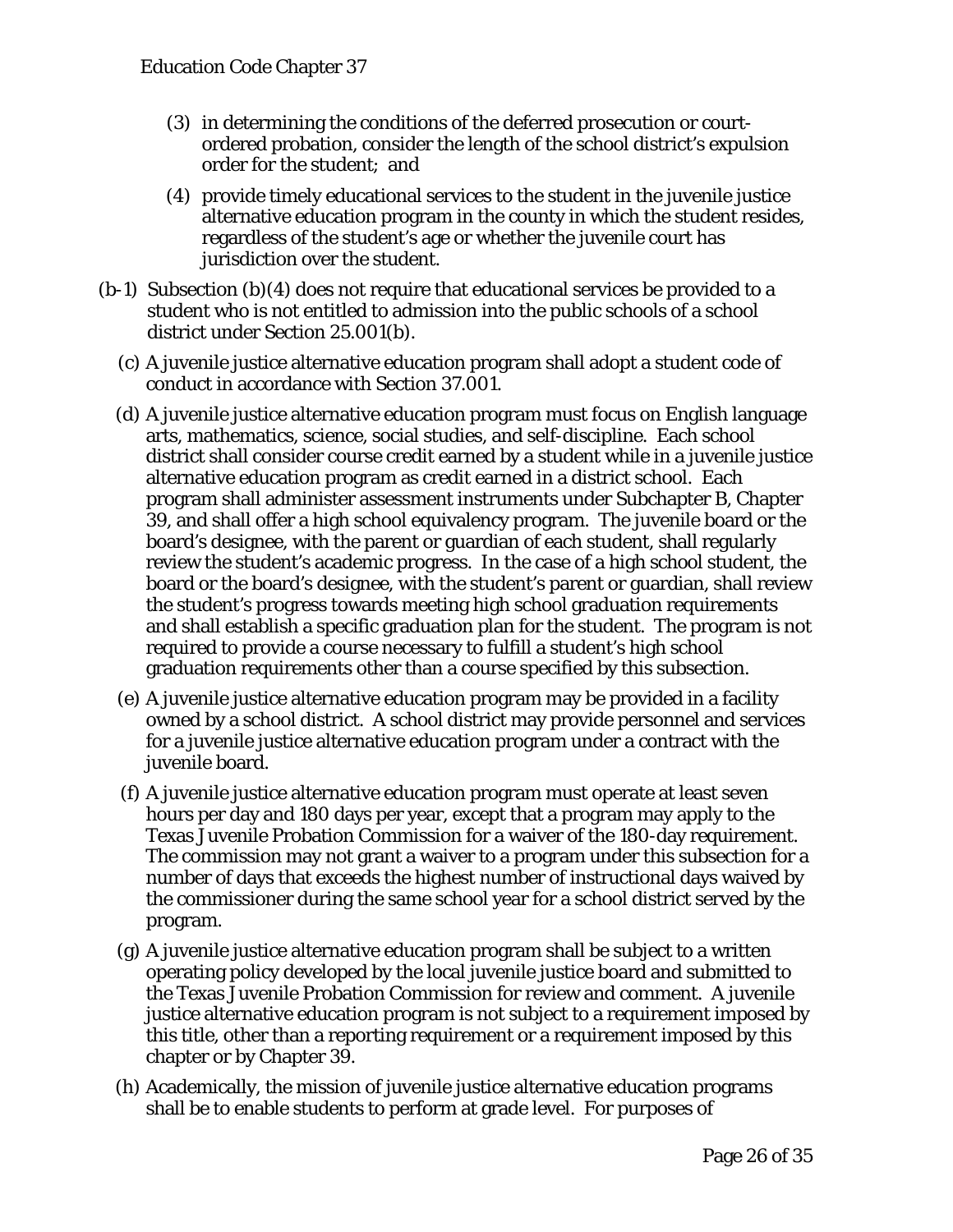accountability under Chapter 39, a student enrolled in a juvenile justice alternative education program is reported as if the student were enrolled at the student's assigned campus in the student's regularly assigned education program, including a special education program. Annually the Texas Juvenile Probation Commission, with the agreement of the commissioner, shall develop and implement a system of accountability consistent with Chapter 39, where appropriate, to assure that students make progress toward grade level while attending a juvenile justice alternative education program. The Texas Juvenile Probation Commission shall adopt rules for the distribution of funds appropriated under this section to juvenile boards in counties required to establish juvenile justice alternative education programs. Except as determined by the commissioner, a student served by a juvenile justice alternative education program on the basis of an expulsion required under Section 37.007(a), (d), or (e) is not eligible for Foundation School Program funding under Chapter 42 or 31 if the juvenile justice alternative education program receives funding from the Texas Juvenile Probation Commission under this subchapter.

- (i) A student transferred to a juvenile justice alternative education program must participate in the program for the full period ordered by the juvenile court unless the student's school district agrees to accept the student before the date ordered by the juvenile court. The juvenile court may not order a period of transfer under this section that exceeds the term of any probation ordered by the juvenile court.
- (j) In relation to the development and operation of a juvenile justice alternative education program, a juvenile board and a county and a commissioners court are immune from liability to the same extent as a school district, and the juvenile board's or county's professional employees and volunteers are immune from liability to the same extent as a school district's professional employees and volunteers.
- (k) Each school district in a county with a population greater than 125,000 and the county juvenile board shall annually enter into a joint memorandum of understanding that:
	- (1) outlines the responsibilities of the juvenile board concerning the establishment and operation of a juvenile justice alternative education program under this section;
	- (2) defines the amount and conditions on payments from the school district to the juvenile board for students of the school district served in the juvenile justice alternative education program whose placement was not made on the basis of an expulsion required under Section 37.007(a), (d), or (e);
	- (3) identifies those categories of conduct that the school district has defined in its student code of conduct as constituting serious or persistent misbehavior for which a student may be placed in the juvenile justice alternative education program;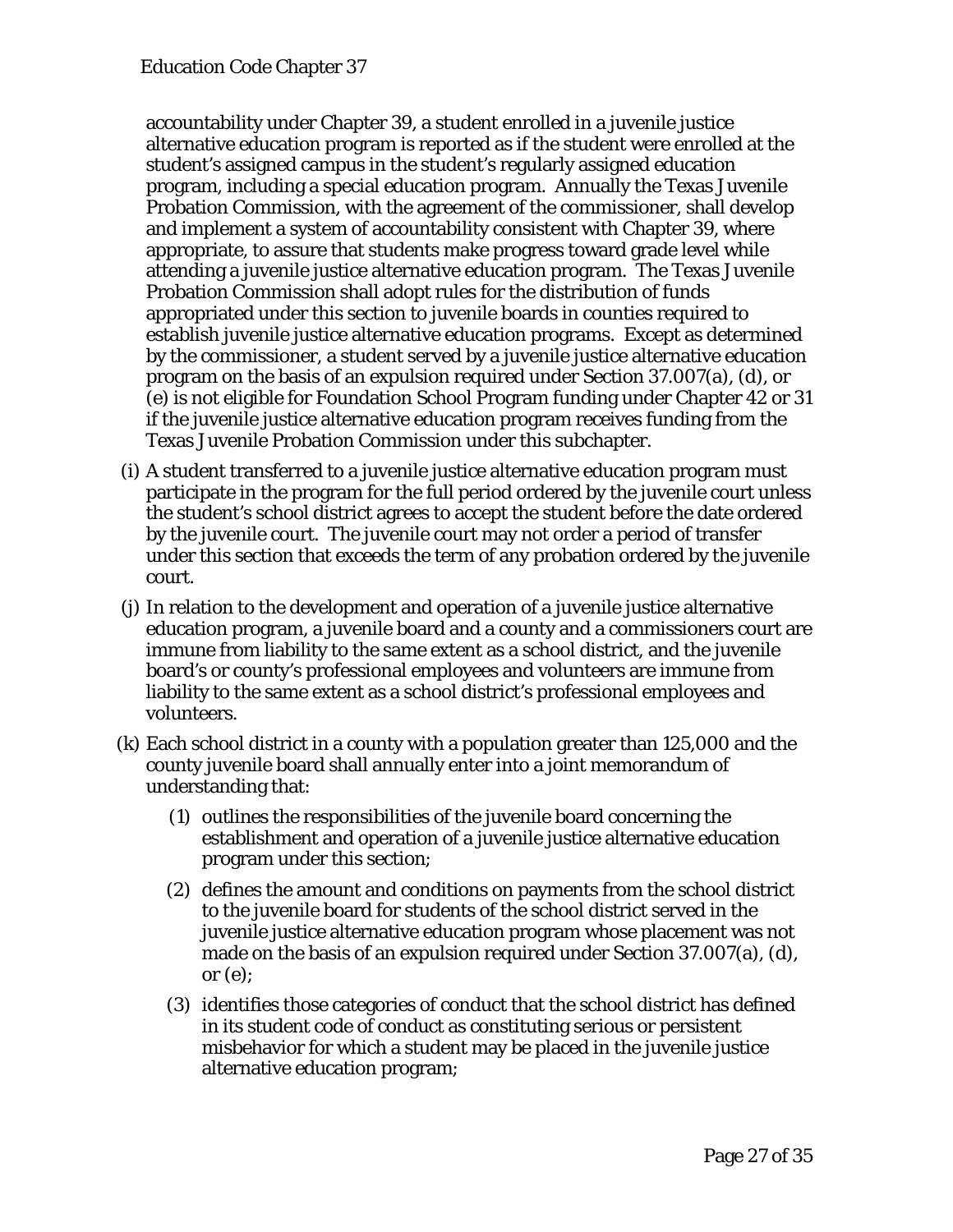- (4) identifies and requires a timely placement and specifies a term of placement for expelled students for whom the school district has received a notice under Section 52.041(d), Family Code;
- (5) establishes services for the transitioning of expelled students to the school district prior to the completion of the student's placement in the juvenile justice alternative education program;
- (6) establishes a plan that provides transportation services for students placed in the juvenile justice alternative education program;
- (7) establishes the circumstances and conditions under which a juvenile may be allowed to remain in the juvenile justice alternative education program setting once the juvenile is no longer under juvenile court jurisdiction; and
- (8) establishes a plan to address special education services required by law.
- (l) The school district shall be responsible for providing an immediate educational program to students who engage in behavior resulting in expulsion under Section 37.007(b), (c), and (f) but who are not eligible for admission into the juvenile justice alternative education program in accordance with the memorandum of understanding required under this section. The school district may provide the program or the school district may contract with a county juvenile board, a private provider, or one or more other school districts to provide the program. The memorandum of understanding shall address the circumstances under which such students who continue to engage in serious or persistent misbehavior shall be admitted into the juvenile justice alternative education program.
- (m) Each school district in a county with a population greater than 125,000 and the county juvenile board shall adopt a joint memorandum of understanding as required by this section not later than September 1 of each school year.
- (n) If a student who is ordered to attend a juvenile justice alternative education program moves from one county to another, the juvenile court may request the juvenile justice alternative education program in the county to which the student moves to provide educational services to the student in accordance with the local memorandum of understanding between the school district and juvenile board in the receiving county.
- (o) In relation to the development and operation of a juvenile justice alternative education program, a juvenile board and a county and a commissioners court are immune from liability to the same extent as a school district, and the juvenile board's or county's employees and volunteers are immune from liability to the same extent as a school district's employees and volunteers.
- (p) If a district elects to contract with the juvenile board for placement in the juvenile justice alternative education program of students expelled under Section 37.007(b), (c), and (f) and the juvenile board and district are unable to reach an agreement in the memorandum of understanding, either party may request that the issues of dispute be referred to a binding arbitration process that uses a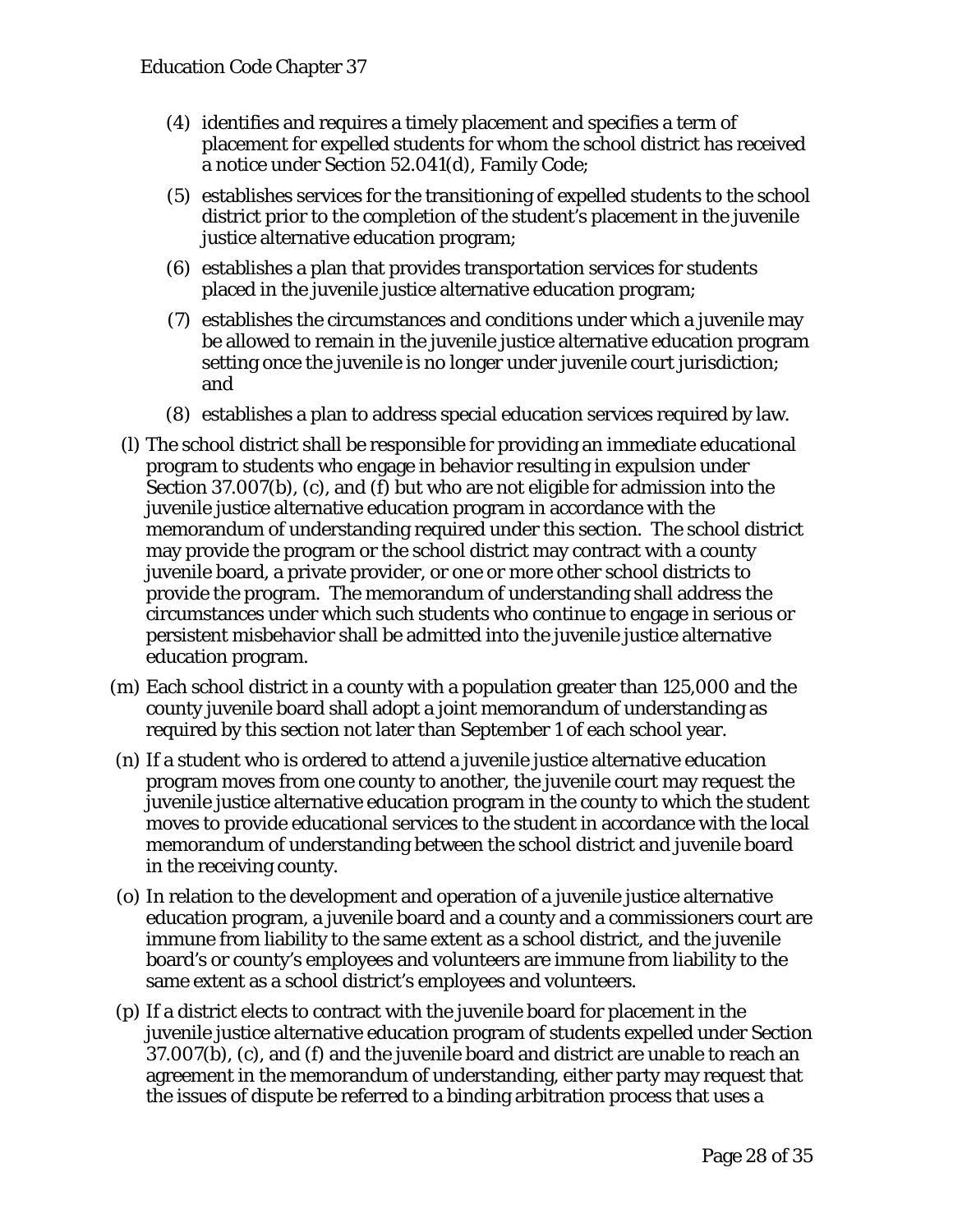qualified alternative dispute resolution arbitrator in which each party will pay its pro rata share of the arbitration costs. Each party must submit its final proposal to the arbitrator. If the parties cannot agree on an arbitrator, the juvenile board shall select an arbitrator, the school districts shall select an arbitrator, and those two arbitrators shall select an arbitrator who will decide the issues in dispute. An arbitration decision issued under this subsection is enforceable in a court in the county in which the juvenile justice alternative education program is located. Any decision by an arbitrator concerning the amount of the funding for a student who is expelled and attending a juvenile justice alternative education program must provide an amount sufficient based on operation of the juvenile justice alternative education program in accordance with this chapter. In determining the amount to be paid by a school district for an expelled student enrolled in a juvenile justice alternative education program, the arbitrator shall consider the relevant factors, including evidence of:

- (1) the actual average total per student expenditure in the district's alternative education setting;
- (2) the expected per student cost in the juvenile justice alternative education program as described and agreed on in the memorandum of understanding and in compliance with this chapter; and
- (3) the costs necessary to achieve the accountability goals under this chapter.
- (q) In accordance with rules adopted by the board of trustees for the Teacher Retirement System of Texas, a certified educator employed by a juvenile board in a juvenile justice alternative education program shall be eligible for membership and participation in the system to the same extent that an employee of a public school district is eligible. The juvenile board shall make any contribution that otherwise would be the responsibility of the school district if the person were employed by the school district, and the state shall make any contribution to the same extent as if the person were employed by a school district.

Added by Acts 1995, 74th Leg., ch. 260, Sec. 1, eff. May 30, 1995. Amended by Acts 1997, 75th Leg., ch. 1015, Sec. 9, eff. June 19, 1997; Acts 1997, 75th Leg., ch. 1282, Sec. 1, eff. June 20, 1997; Acts 1999, 76th Leg., ch. 396, Sec. 2.17, eff. Sept. 1, 1999; Acts 2001, 77th Leg., ch. 1225, Sec. 2, eff. June 15, 2001; Acts 2003, 78th Leg., ch. 1055, Sec. 16, eff. June 20, 2003.

### **§ Sec. 37.012. Funding of Juvenile Justice Alternative Education Programs**

(a) Subject to Section 37.011(n), the school district in which a student is enrolled on the date the student is expelled for conduct for which expulsion is permitted but not required under Section 37.007 shall, if the student is served by the juvenile justice alternative education program, provide funding to the juvenile board for the portion of the school year for which the juvenile justice alternative education program provides educational services in an amount determined by the memorandum of understanding under Section 37.011(k)(2).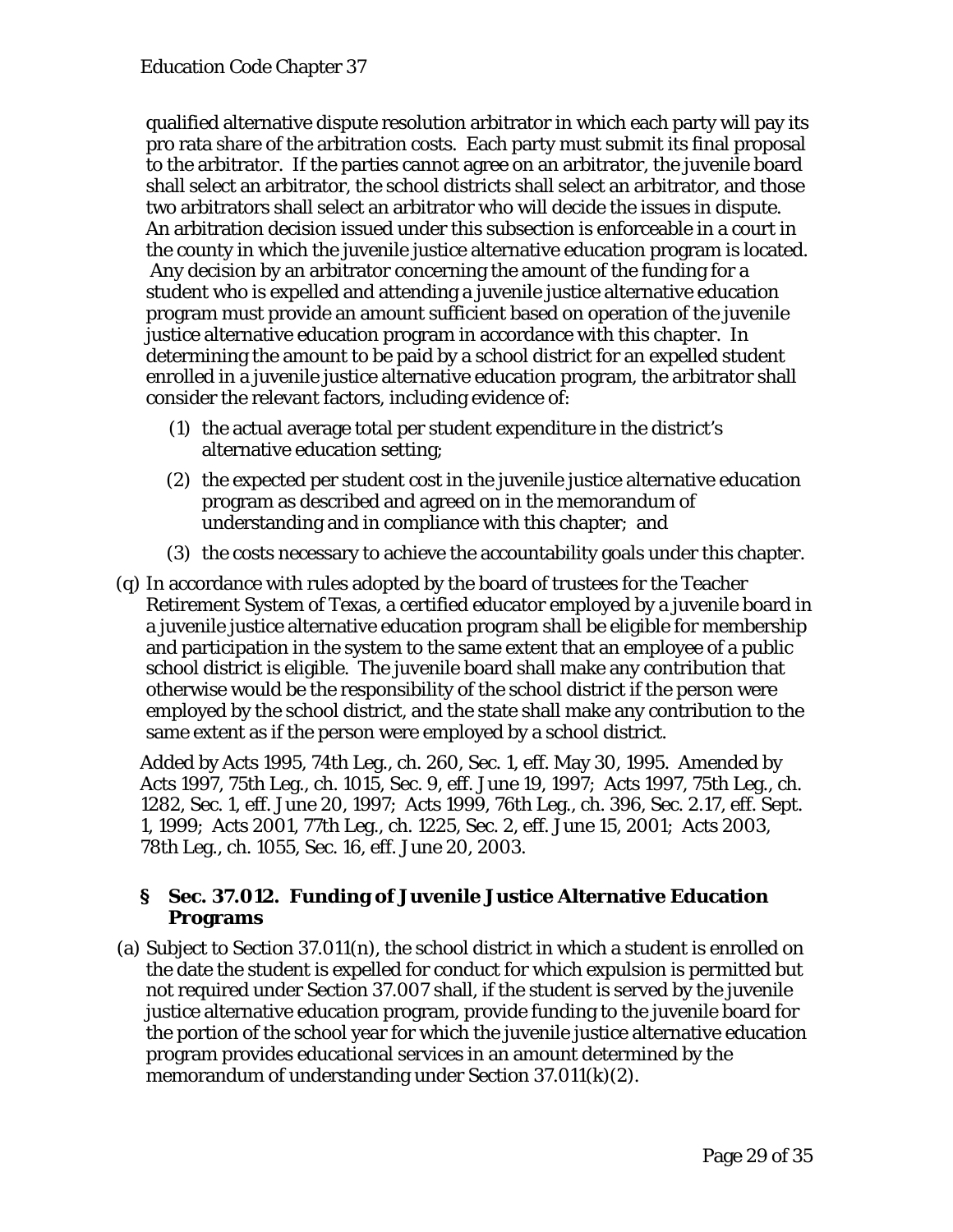Education Code Chapter 37

- (b) Funds received under this section must be expended on juvenile justice alternative education programs.
- (c) The Office of State-Federal Relations shall assist a local juvenile probation department in identifying additional state or federal funds to assist local juvenile probation departments conducting educational or job training programs within juvenile justice alternative education programs.
- (d) A school district is not required to provide funding to a juvenile board for a student who is assigned by a court to a juvenile justice alternative education program but who has not been expelled.

Added by Acts 1995, 74th Leg., ch. 260, Sec. 1, eff. May 30, 1995. Amended by Acts 1997, 75th Leg., ch. 1015, Sec. 10, eff. June 19, 1997; Acts 2003, 78th Leg., ch. 1055, Sec. 17, eff. June 20, 2003.

#### **§ Sec. 37.013. Coordination Between School Districts and Juvenile Boards**

The board of trustees of the school district or the board's designee shall at the call of the president of the board of trustees regularly meet with the juvenile board for the county in which the district's central administrative office is located or the juvenile board's designee concerning supervision and rehabilitative services appropriate for expelled students and students assigned to disciplinary alternative education programs. Matters for discussion shall include service by probation officers at the disciplinary alternative education program site, recruitment of volunteers to serve as mentors and provide tutoring services, and coordination with other social service agencies.

Added by Acts 1995, 74th Leg., ch. 260, Sec. 1, eff. May 30, 1995. Amended by Acts 2003, 78th Leg., ch. 1055, Sec. 18, eff. June 20, 2003.

# **§ Sec. 37.014. Court-Related Children—Liaison Officers**

Each school district shall appoint at least one educator to act as liaison officer for court-related children who are enrolled in the district. The liaison officer shall provide counselling and services for each court-related child and the child's parents to establish or reestablish normal attendance and progress of the child in the school.

Added by Acts 1995, 74th Leg., ch. 260, Sec. 1, eff. May 30, 1995.

### **§ Sec. 37.015. Reports to Local Law Enforcement; Liability**

(a) The principal of a public or private primary or secondary school, or a person designated by the principal under Subsection (d), shall notify any school district police department and the police department of the municipality in which the school is located or, if the school is not in a municipality, the sheriff of the county in which the school is located if the principal has reasonable grounds to believe that any of the following activities occur in school, on school property, or at a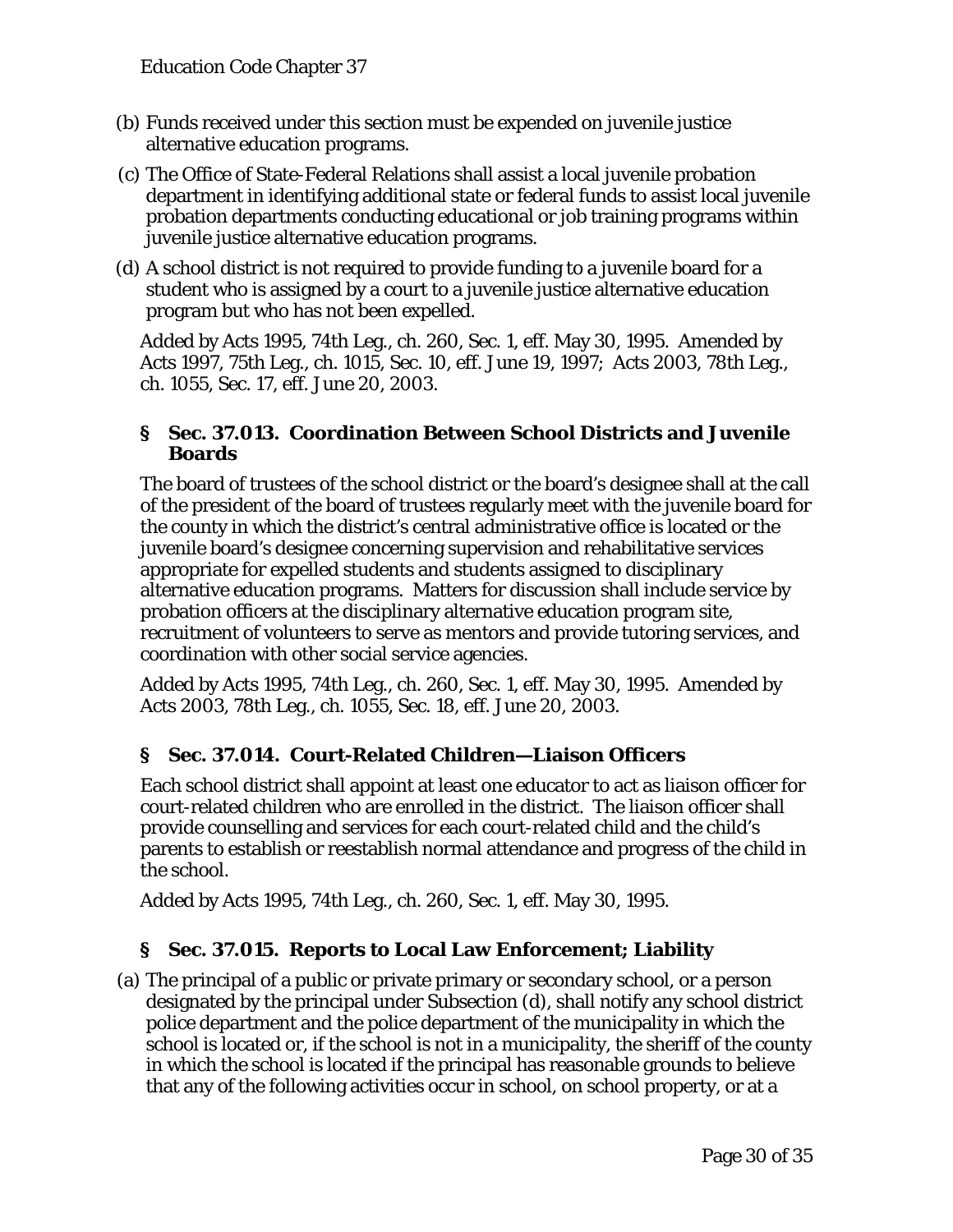school-sponsored or school-related activity on or off school property, whether or not the activity is investigated by school security officers:

- (1) conduct that may constitute an offense listed under Section 508.149, Government Code;
- (2) deadly conduct under Section 22.05, Penal Code;
- (3) a terroristic threat under Section 22.07, Penal Code;
- (4) the use, sale, or possession of a controlled substance, drug paraphernalia, or marihuana under Chapter 481, Health and Safety Code;
- (5) the possession of any of the weapons or devices listed under Sections 46.01(1)-(14) or Section 46.01(16), Penal Code;
- (6) conduct that may constitute a criminal offense under Section 71.02, Penal Code; or
- (7) conduct that may constitute a criminal offense for which a student may be expelled under Section 37.007(a), (d), or (e).
- (b) A person who makes a notification under this section shall include the name and address of each student the person believes may have participated in the activity.
- (c) A notification is not required under Subsection (a) if the person reasonably believes that the activity does not constitute a criminal offense.
- (d) The principal of a public or private primary or secondary school may designate a school employee who is under the supervision of the principal to make the reports required by this section.
- (e) The person who makes the notification required under Subsection (a) shall also notify each instructional or support employee of the school who has regular contact with a student whose conduct is the subject of the notice.
- (f) A person is not liable in civil damages for reporting in good faith as required by this section.

Added by Acts 1995, 74th Leg., ch. 260, Sec. 1, eff. May 30, 1995. Amended by Acts 1997, 75th Leg., ch. 165, Sec. 12.05, eff. Sept. 1, 1997; Acts 2003, 78th Leg., ch. 1055, Sec. 19, eff. June 20, 2003.

# **§ Sec. 37.016. Report of Drug Offenses; Liability**

A teacher, school administrator, or school employee is not liable in civil damages for reporting to a school administrator or governmental authority, in the exercise of professional judgment within the scope of the teacher's, administrator's, or employee's duties, a student whom the teacher suspects of using, passing, or selling, on school property:

- (1) marihuana or a controlled substance, as defined by Chapter 481, Health and Safety Code;
- (2) a dangerous drug, as defined by Chapter 483, Health and Safety Code;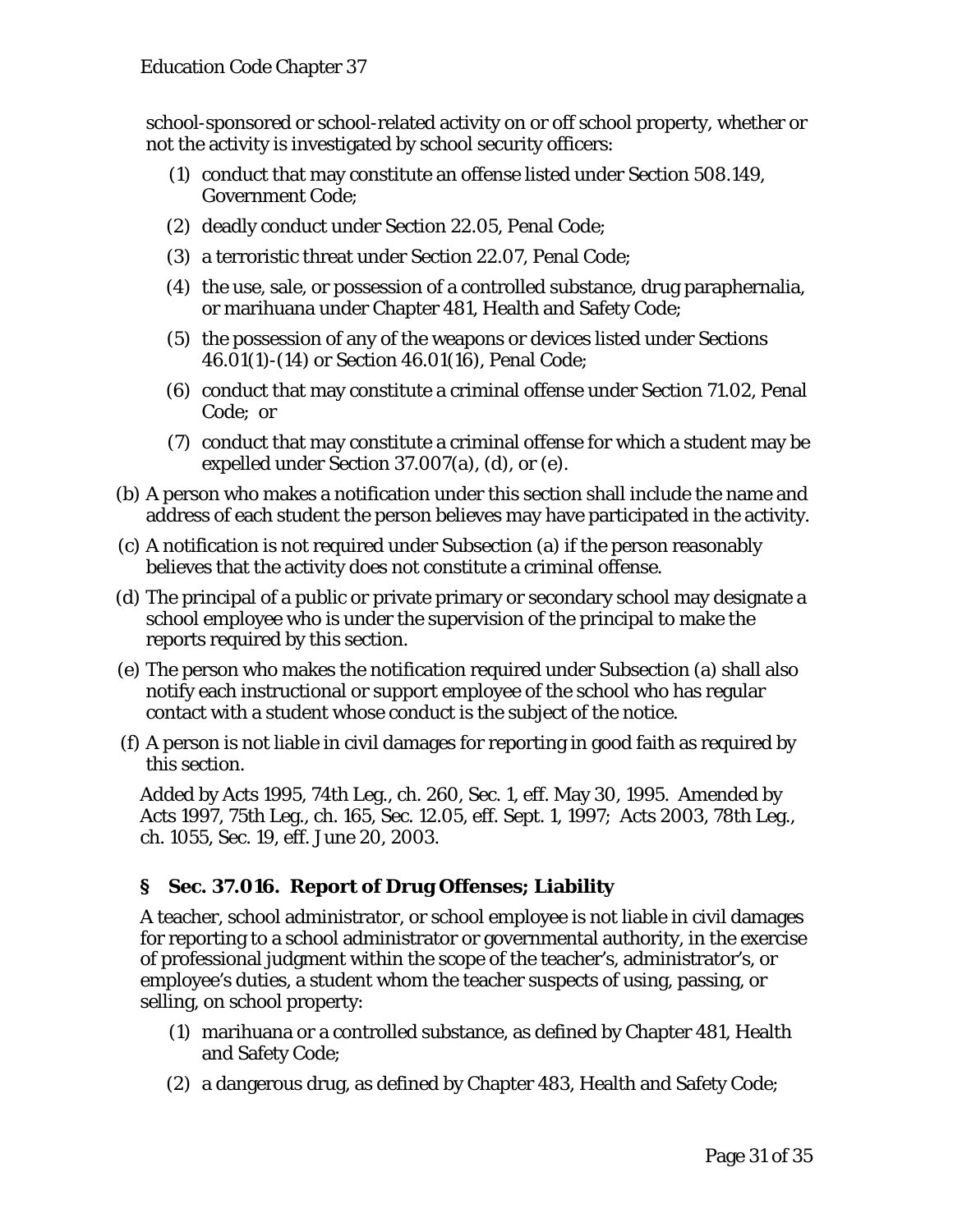- (3) an abusable glue or aerosol paint, as defined by Chapter 485, Health and Safety Code, or a volatile chemical, as listed in Chapter 484, Health and Safety Code, if the substance is used or sold for the purpose of inhaling its fumes or vapors; or
- (4) an alcoholic beverage, as defined by Section 1.04, Alcoholic Beverage Code.

Added by Acts 1995, 74th Leg., ch. 260, Sec. 1, eff. May 30, 1995.

# **§ Sec. 37.017. Destruction of Certain Records**

Information received by a school district under Article 15.27, Code of Criminal Procedure, may not be attached to the permanent academic file of the student who is the subject of the report. The school district shall destroy the information at the end of the school year in which the report was filed.

Added by Acts 1995, 74th Leg., ch. 260, Sec. 1, eff. May 30, 1995.

# **§ Sec. 37.018. Information for Educators**

Each school district shall provide each teacher and administrator with a copy of this subchapter and with a copy of the local policy relating to this subchapter.

Added by Acts 1995, 74th Leg., ch. 260, Sec. 1, eff. May 30, 1995.

# **§ Sec. 37.019. Emergency Placement or Expulsion**

- (a) This subchapter does not prevent the principal or the principal's designee from ordering the immediate placement of a student in a disciplinary alternative education program if the principal or the principal's designee reasonably believes the student's behavior is so unruly, disruptive, or abusive that it seriously interferes with a teacher's ability to communicate effectively with the students in a class, with the ability of the student's classmates to learn, or with the operation of school or a school-sponsored activity.
- (b) This subchapter does not prevent the principal or the principal's designee from ordering the immediate expulsion of a student if the principal or the principal's designee reasonably believes that action is necessary to protect persons or property from imminent harm.
- (c) At the time of an emergency placement or expulsion, the student shall be given oral notice of the reason for the action. The reason must be a reason for which placement in a disciplinary alternative education program or expulsion may be made on a nonemergency basis. Within a reasonable time after the emergency placement or expulsion, but not later than the 10th day after the date of the placement or expulsion, the student shall be accorded the appropriate due process as required under Section 37.009. If the student subject to the emergency placement or expulsion is a student with disabilities who receives special education services, the emergency placement or expulsion is subject to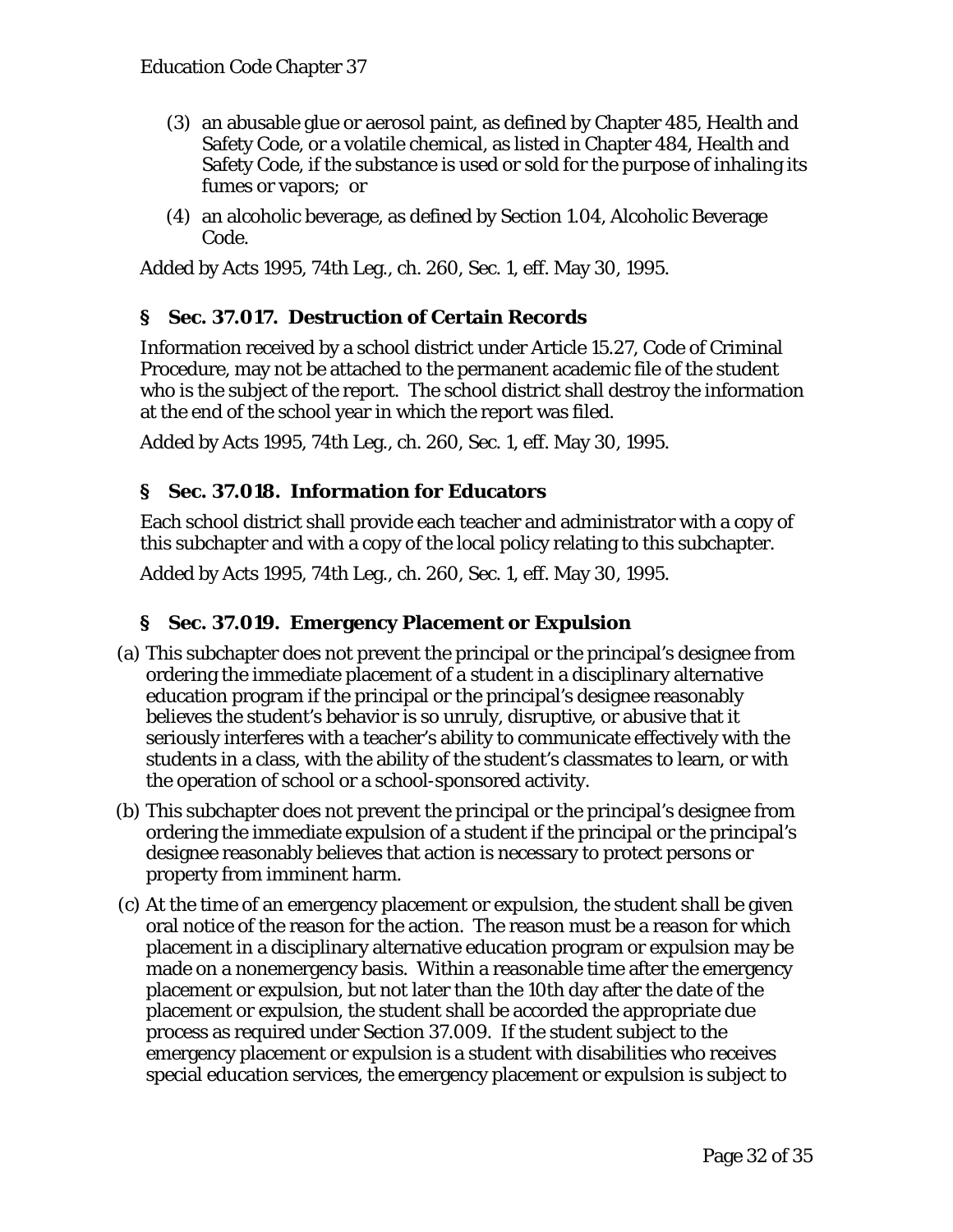federal law and regulations and must be consistent with the consequences that would apply under this subchapter to a student without a disability.

(d) A principal or principal's designee is not liable in civil damages for an emergency placement under this section.

Added by Acts 1995, 74th Leg., ch. 260, Sec. 1, eff. May 30, 1995. Amended by Acts 2001, 77th Leg., ch. 767, Sec. 7, eff. June 13, 2001; Acts 2003, 78th Leg., ch. 1055, Sec. 20, eff. June 20, 2003.

### **§ Sec. 37.020. Reports Relating to Expulsions and Disciplinary Alternative Education Program Placements**

- (a) In the manner required by the commissioner, each school district shall annually report to the commissioner the information required by this section.
- (b) For each placement in a disciplinary alternative education program established under Section 37.008, the district shall report:
	- (1) information identifying the student, including the student's race, sex, and date of birth, that will enable the agency to compare placement data with information collected through other reports;
	- (2) information indicating whether the placement was based on:
		- (A) conduct violating the student code of conduct adopted under Section 37.001;
		- (B) conduct for which a student may be removed from class under Section 37.002(b);
		- (C) conduct for which placement in a disciplinary alternative education program is required by Section 37.006; or
		- (D) conduct occurring while a student was enrolled in another district and for which placement in a disciplinary alternative education program is permitted by Section 37.008(j);
	- (3) the number of full or partial days the student was assigned to the program and the number of full or partial days the student attended the program; and
	- (4) the number of placements that were inconsistent with the guidelines included in the student code of conduct under Section 37.001(a)(5).
- (c) For each expulsion under Section 37.007, the district shall report:
	- (1) information identifying the student, including the student's race, sex, and date of birth, that will enable the agency to compare placement data with information collected through other reports;
	- (2) information indicating whether the expulsion was based on:
		- (A) conduct for which expulsion is required under Section 37.007, including information specifically indicating whether a student was expelled on the basis of Section 37.007(e); or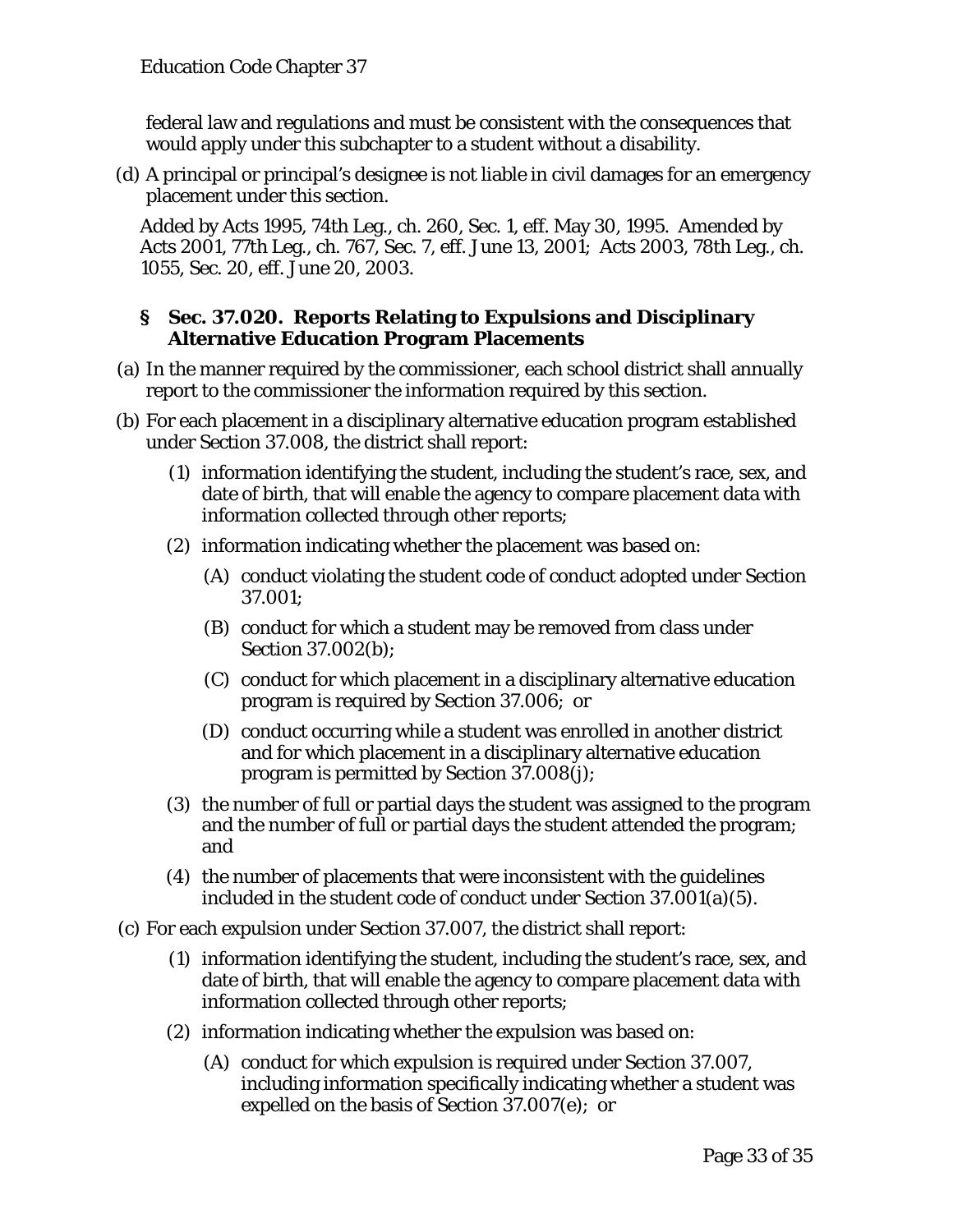- (B) conduct for which expulsion is permitted under Section 37.007;
- (3) the number of full or partial days the student was expelled;
- (4) information indicating whether:
	- (A) the student was placed in a juvenile justice alternative education program under Section 37.011;
	- (B) the student was placed in a disciplinary alternative education program; or
	- (C) the student was not placed in a juvenile justice or other disciplinary alternative education program; and
- (5) the number of expulsions that were inconsistent with the guidelines included in the student code of conduct under Section 37.001(a)(5).

Added by Acts 1997, 75th Leg., ch. 1015, Sec. 11, eff. June 19, 1997. Amended by Acts 2003, 78th Leg., ch. 1055, Sec. 21, eff. June 20, 2003.

#### **§ Sec. 37.021. Opportunity to Complete Courses During In-school and Certain Other Placements**

Text of section as added by Acts 2003, 78th Leg., ch. 1055, Sec.22

- (a) If a school district removes a student from the regular classroom and places the student in in-school suspension or another setting other than a disciplinary alternative education program, the district shall offer the student the opportunity to complete before the beginning of the next school year each course in which the student was enrolled at the time of the removal.
- (b) The district may provide the opportunity to complete courses by any method available, including a correspondence course, distance learning, or summer school.

Added by Acts 2003, 78th Leg., ch. 1055, Sec. 22, eff. June 20, 2003.

For text of section as added by Acts 2003, 78th Leg., ch. 631, Sec. 1, see Sec. 37.021, ante.

### **§ Sec. 37.022. Notice of Disciplinary Action**

Text of section as added by Acts 2003, 78th Leg., ch. 631, Sec. 1

(a) In this section:

- (1) "Disciplinary action" means a suspension, expulsion, placement in an alternative education program, or other limitation in enrollment eligibility of a student by a district or school.
- (2) "District or school" includes an independent school district, a home-rule school district, a campus or campus program charter holder, or an openenrollment charter school.